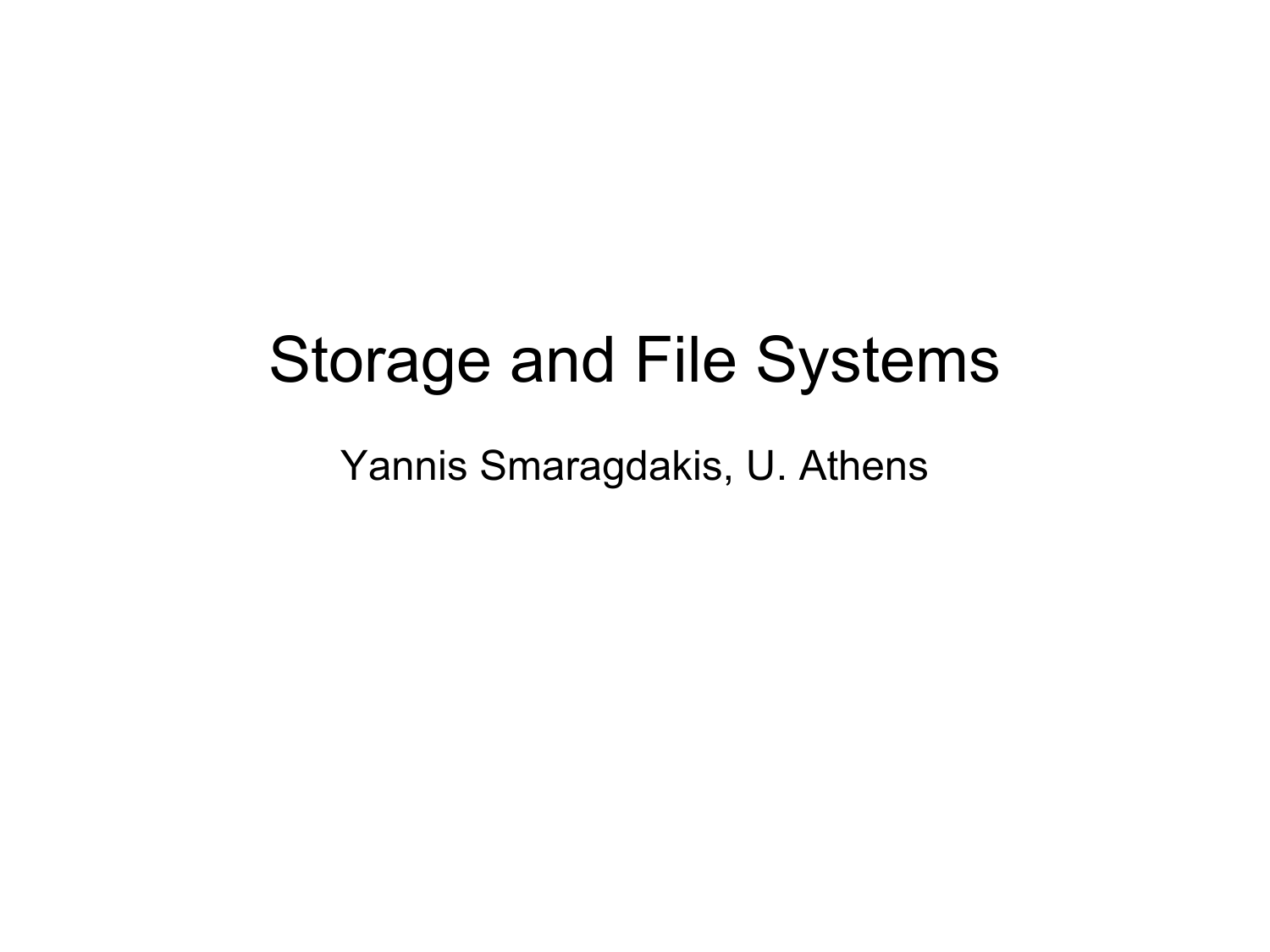#### Concepts/Terms to Cover

- *hard disk, optical disk, solid-state memory*
- *cylinder, platter, spindle, head/arm, track, sector, rotation speed*
- *seek time, disk scheduling, SSF, elevator*
- *caching, prefetching*
- *formatting, partitions, volumes, MBR*
- *block, inode, FAT, mounting*
- *journaling, log-structured*
- *RAID*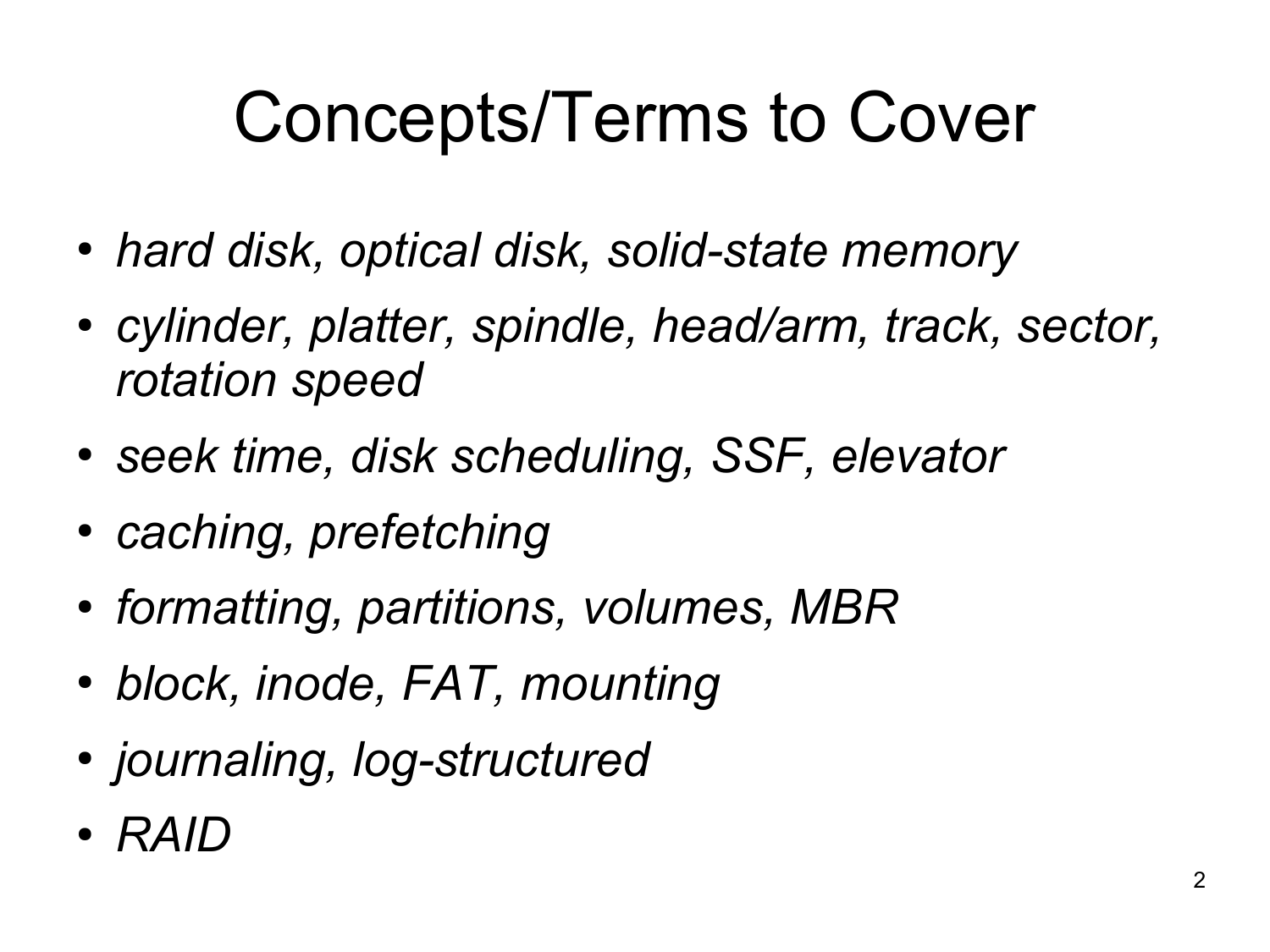### Storage

- Magnetic disks an excellent example
- Optical disks (CD/DVDs) rapidly disappearing
- Solid state memory (flash memory) becoming the norm
	- several tens of times faster access time (0.1ms?)
	- faster transfer rate
	- no benefit in sequential vs. random access
	- performance degradation or "wear leveling"
		- if so, writes can be costly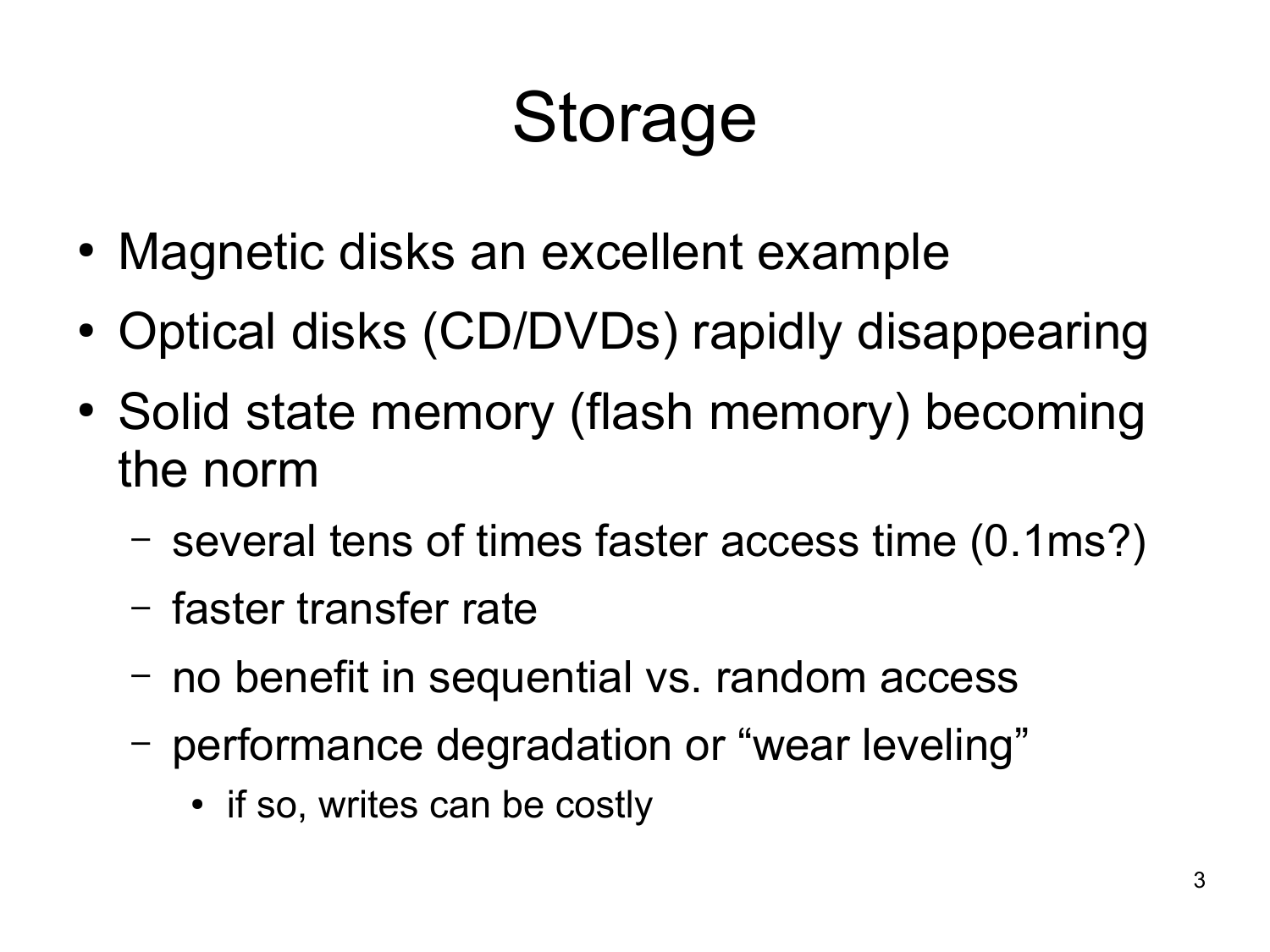#### Magnetic Drive Geometry

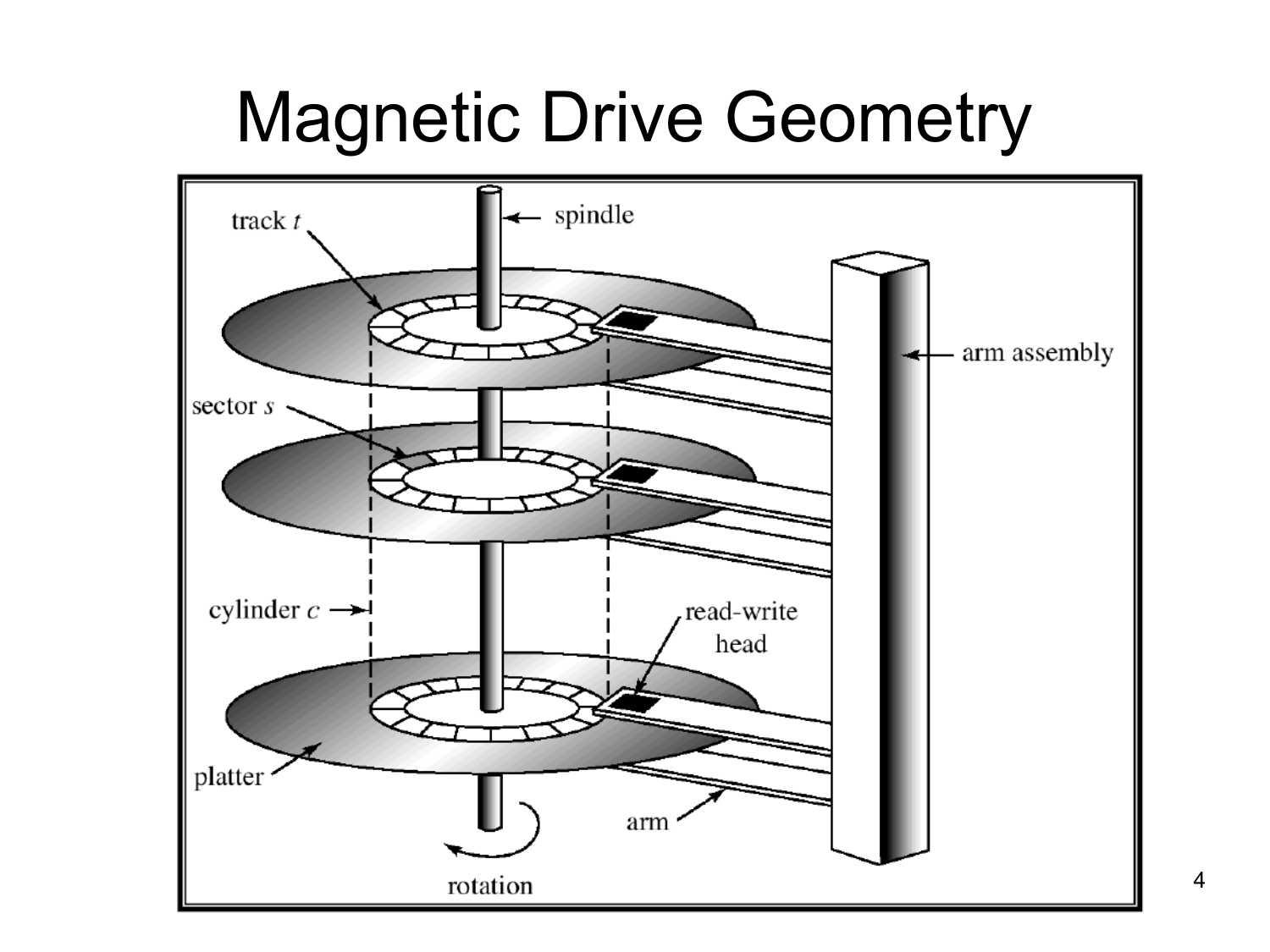## Timing Parameters

- Rotation speed:  $R = 3000 15000$  rpm (rot./min)
	- Seek time (time to move the head to the track, settle):
		- $t_S$  = 1-15 ms
	- Rotation latency:
		- $t_f = 1 / 2R$
- (Random) access time:
	- $t_a = t_s + t_r$
- I/O time:

–  $t_{i0} = t_s + t_r + t_{transfer}$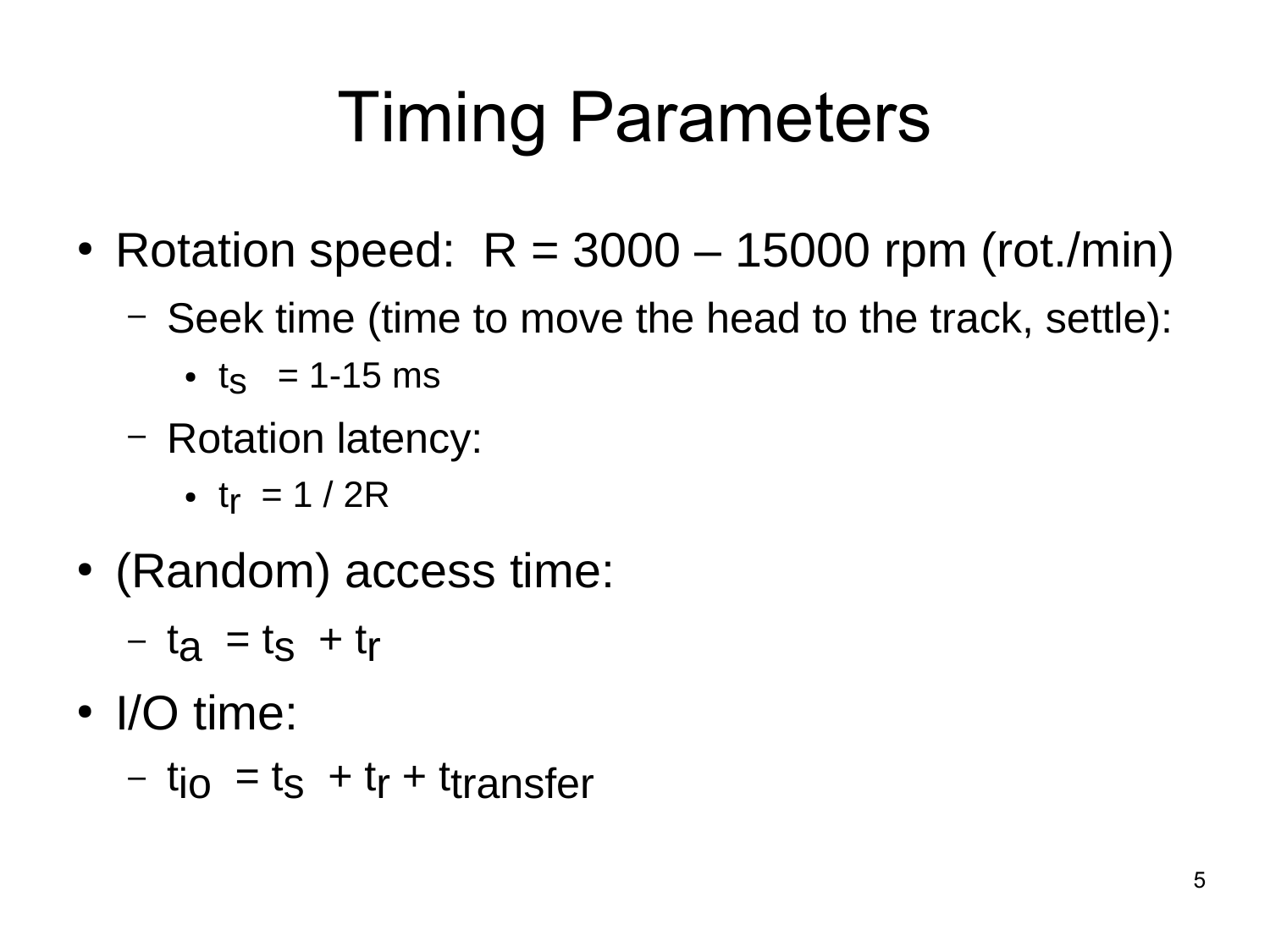#### Example Parameters

- Compute time to read
	- 4KB (at random point)
	- vs. 100MB, sequentially

|                     | <b>Cheetah 15K.5</b> | <b>Barracuda</b> |
|---------------------|----------------------|------------------|
| Capacity            | 300 GB               | $1$ TB           |
| <b>RPM</b>          | 15,000               | 7,200            |
| <b>Average Seek</b> | $4 \text{ ms}$       | 9 <sub>ms</sub>  |
| Max Transfer        | 125 MB/s             | 105 MB/s         |
| <b>Platters</b>     |                      |                  |
| Cache               | 16 MB                | 16/32 MB         |
| <b>Connects Via</b> | <b>SCSI</b>          | <b>SATA</b>      |

**Disk Drive Specs: SCSI Versus SATA**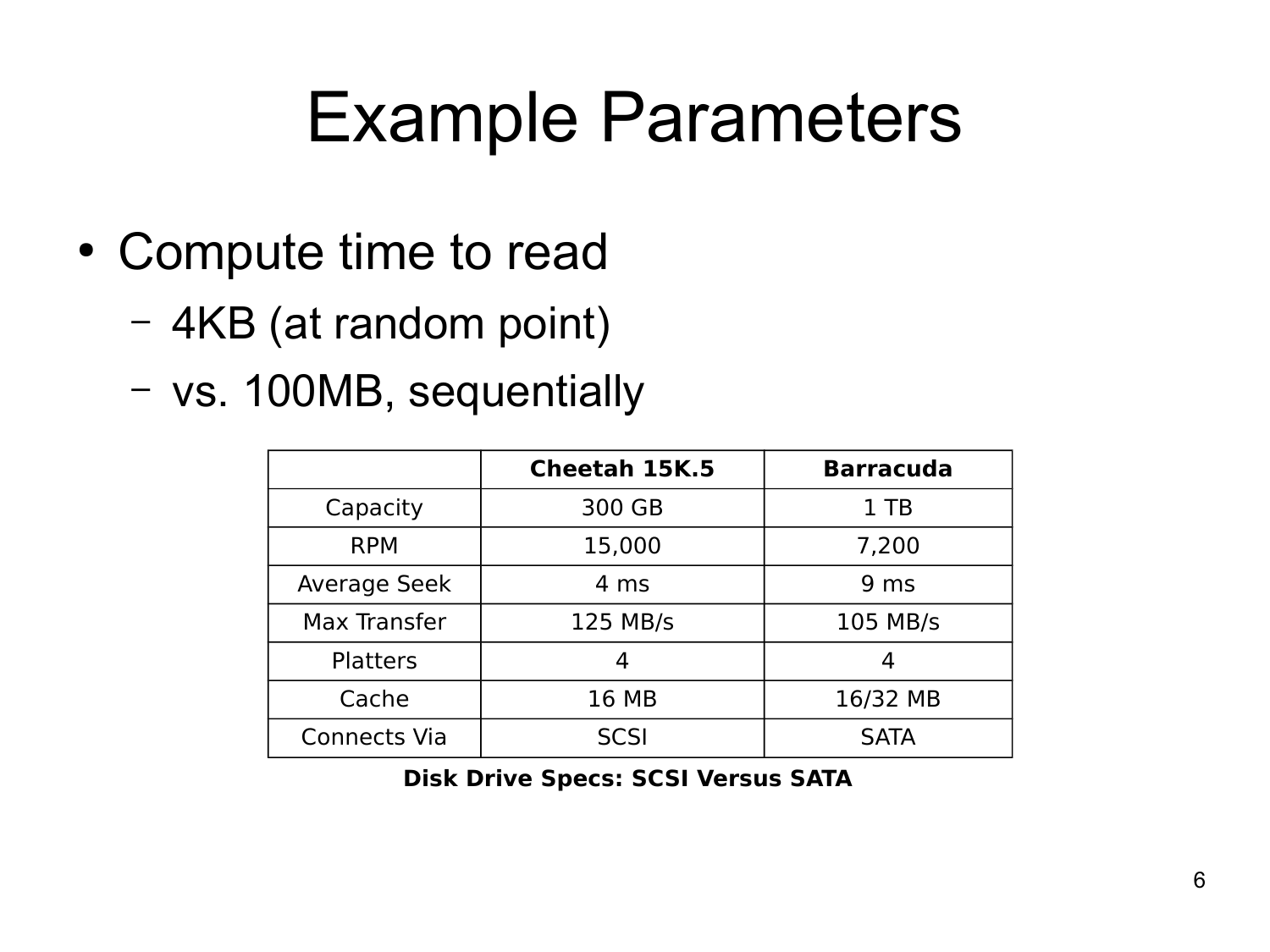## Formatting

- Low-level: prepare and number sectors on magnetic material
	- bit pattern for start, error-correcting code
- High-level:
	- prepare partitions
		- constant-size parts of a single disk, viewed as different logical disks
		- vs. *volumes*, which are also logical disks but more flexible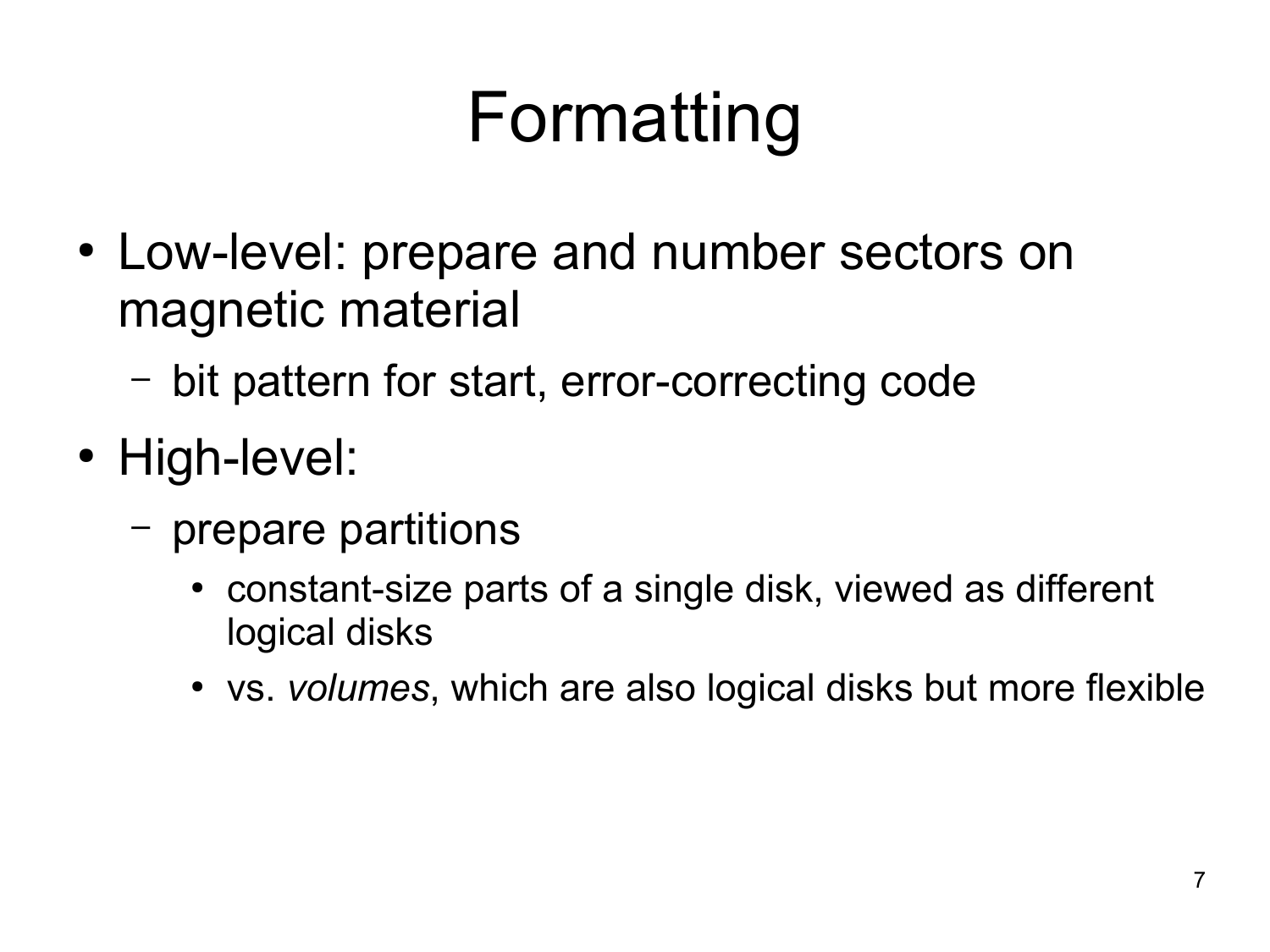## Scheduling

- $\bullet$  Scheduling = select outstanding I/O request to service next
- *SSF (shortest seek first)*: pick request on nearest track
- *SPTF (shortest positioning time first)*: pick request with minimal track+rotation distance
	- seek and rotation nearly equally costly in modern disks
- Both SSF, SPTF: good performance, no fairness, can lead to starvation
- *Elevator (a.k.a. SCAN, C-SCAN)*: keep moving head in same direction while there are outstanding requests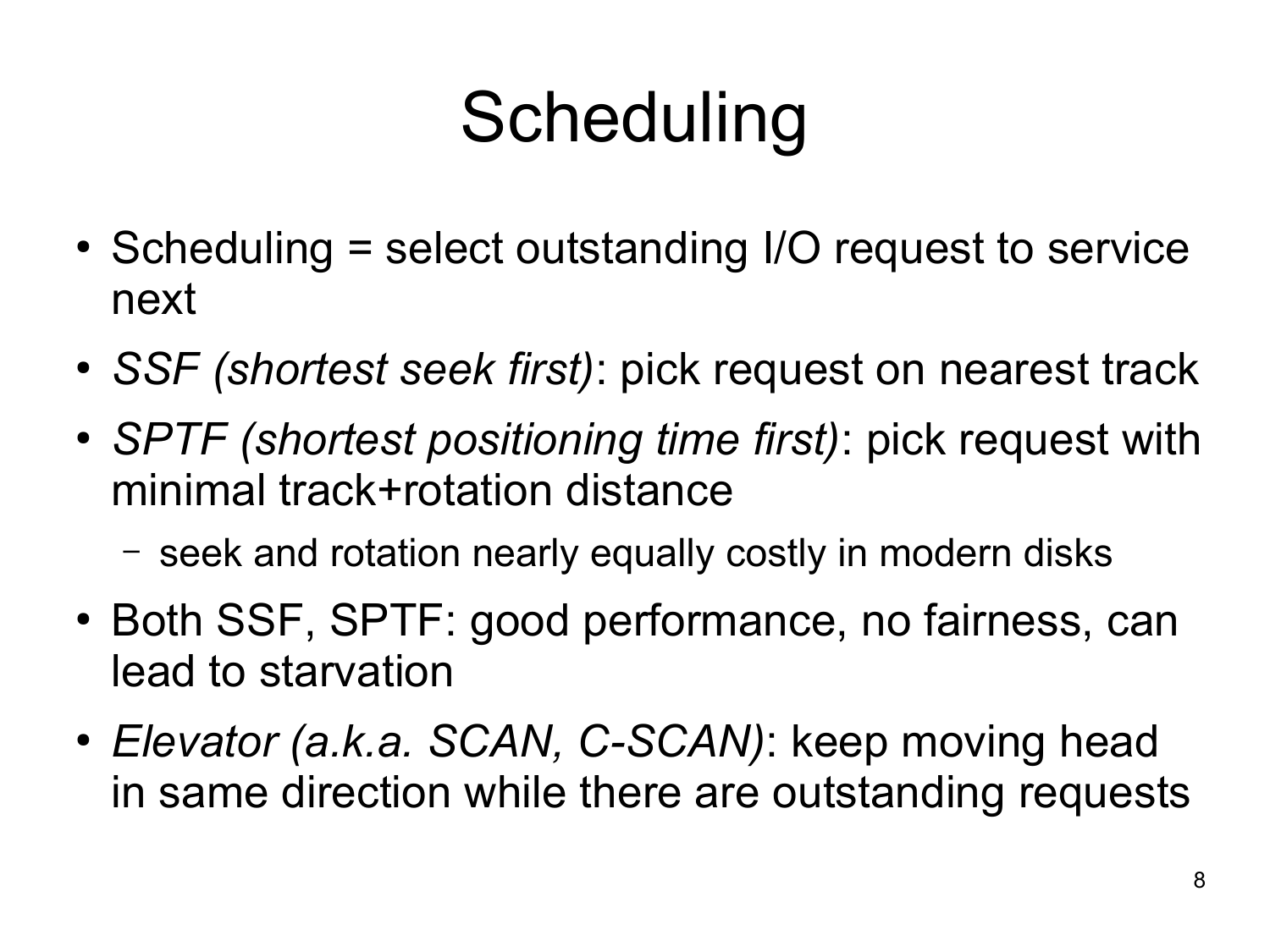## RAID

- *Redundant Array of Inexpensive Disks*
	- a standard hard drive setup: lots of small disks working as one
	- often implemented in hardware
		- on-disk microcontrollers, buffers, caches
- Advantages:
	- speed
	- possible reliability
		- *MTBF (mean time between failures)*: a few tens-of-thousands of hours
		- drops linearly for many disks together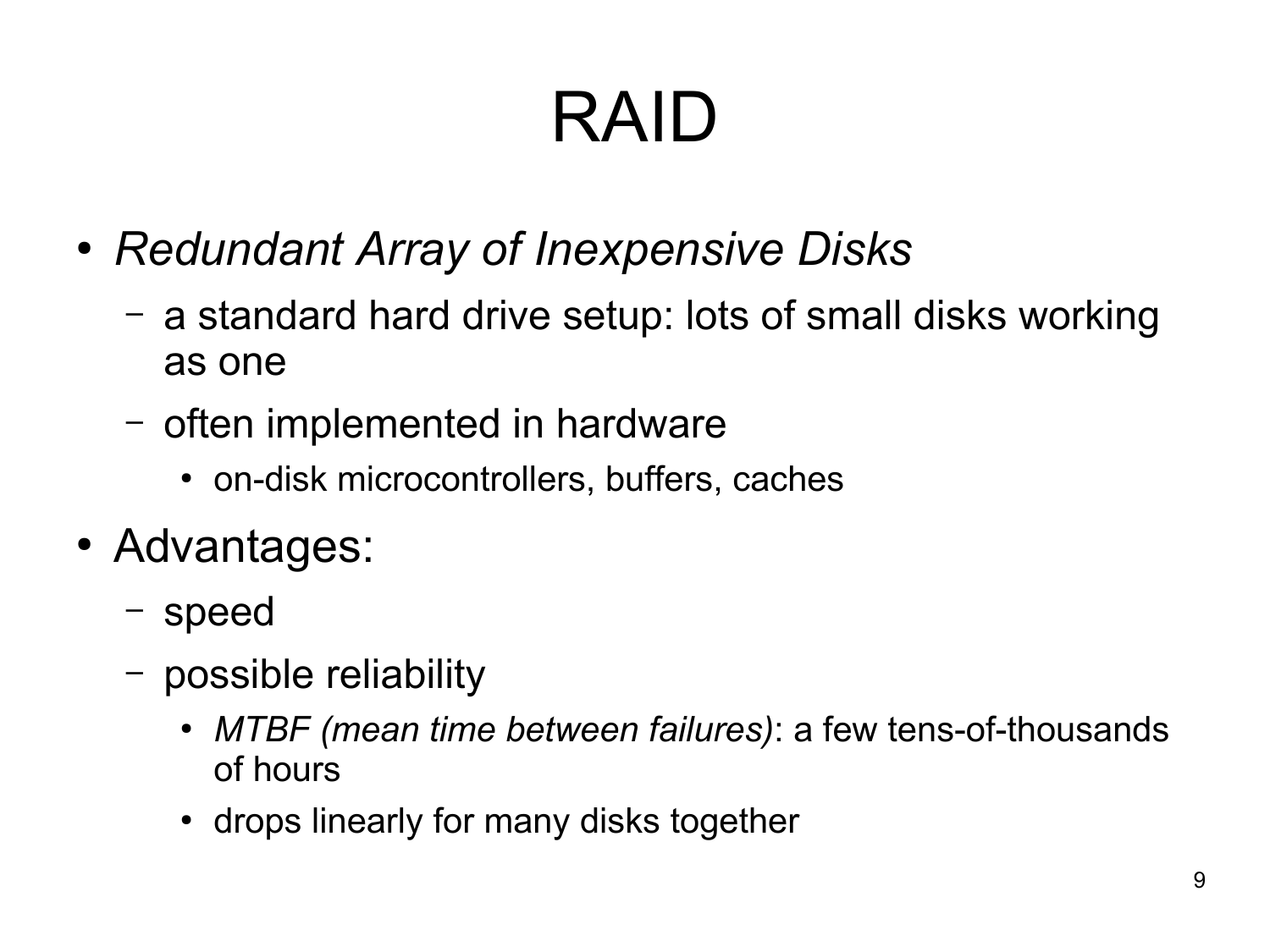#### RAID level 0: Striping

- 1 stripe =  $k$  sectors  $(k>=1)$
- Stripe  $i =$  sectors  $i^*k$  ...  $i^*k + (k-1)$
- Excellent performance
- Bad reliability

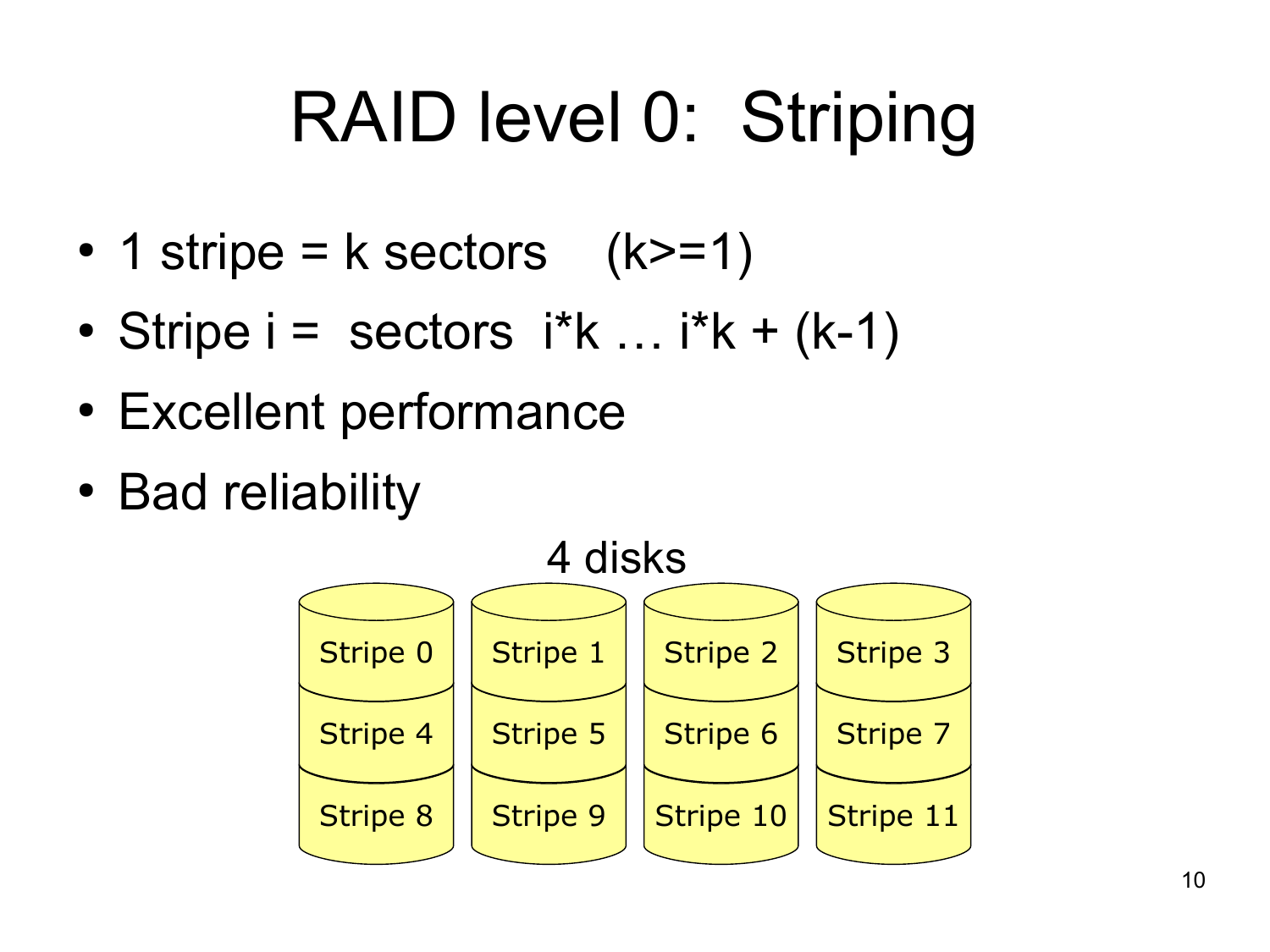#### RAID level 1: Mirroring

- Mirroring: 2x disks, exact copies
- Excellent speed, reliability
- Wasting disks

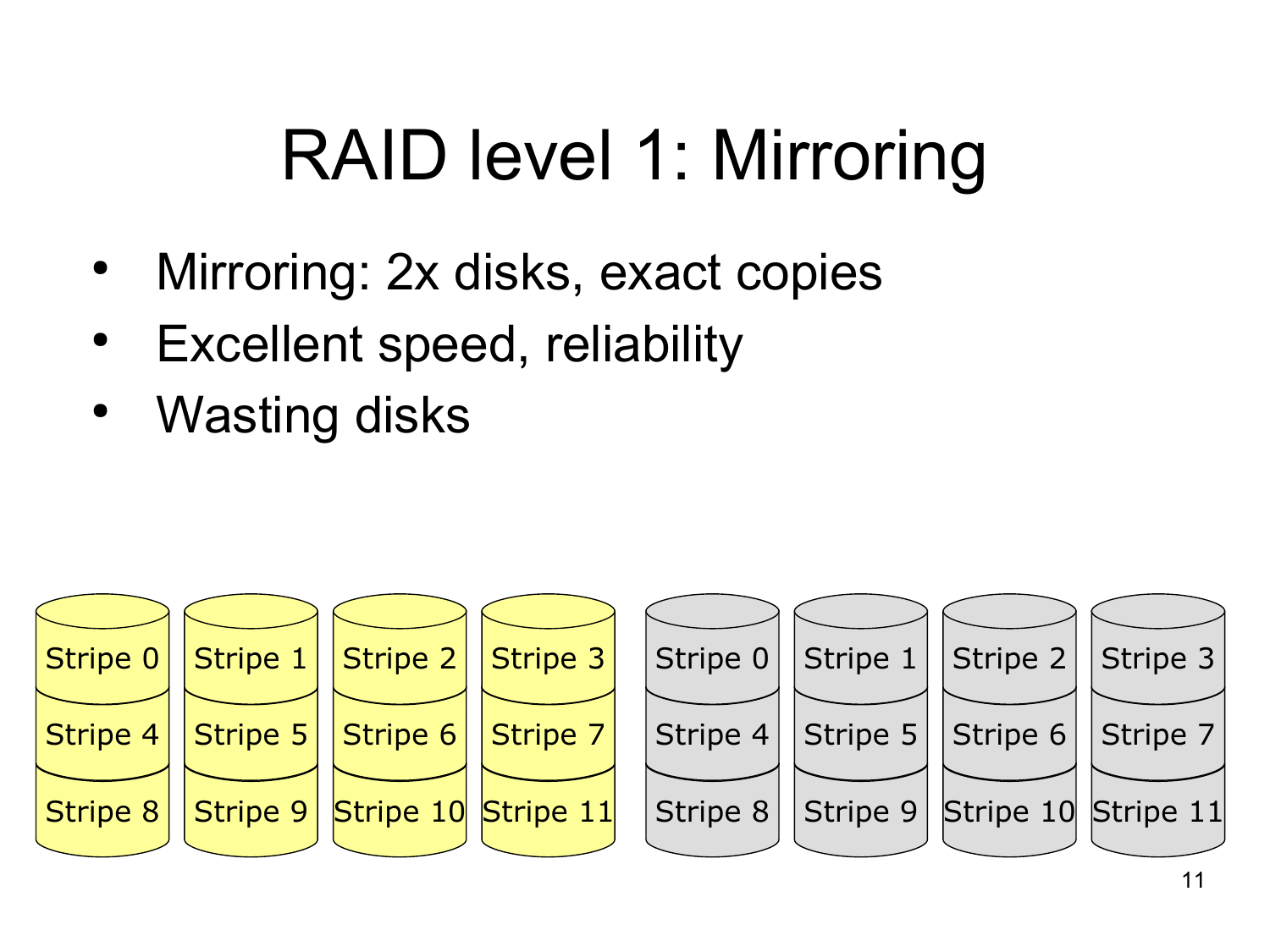- Nibble-level splitting
- Hamming coding: Hamming distance = 3, can detect and correct 1-bit errors



| 0000 | 000 |
|------|-----|
| 0001 | 011 |
| 0010 | 101 |
| 0011 | 110 |
| 0100 | 110 |
| 0101 | 101 |
| 0110 | 011 |
| 0111 | 000 |
| 1000 | 111 |
| 1001 | 100 |
| 1010 | 010 |
| 1011 | 001 |
| 1100 | 001 |
| 1101 | 010 |
| 1110 | 100 |
| 1111 | 111 |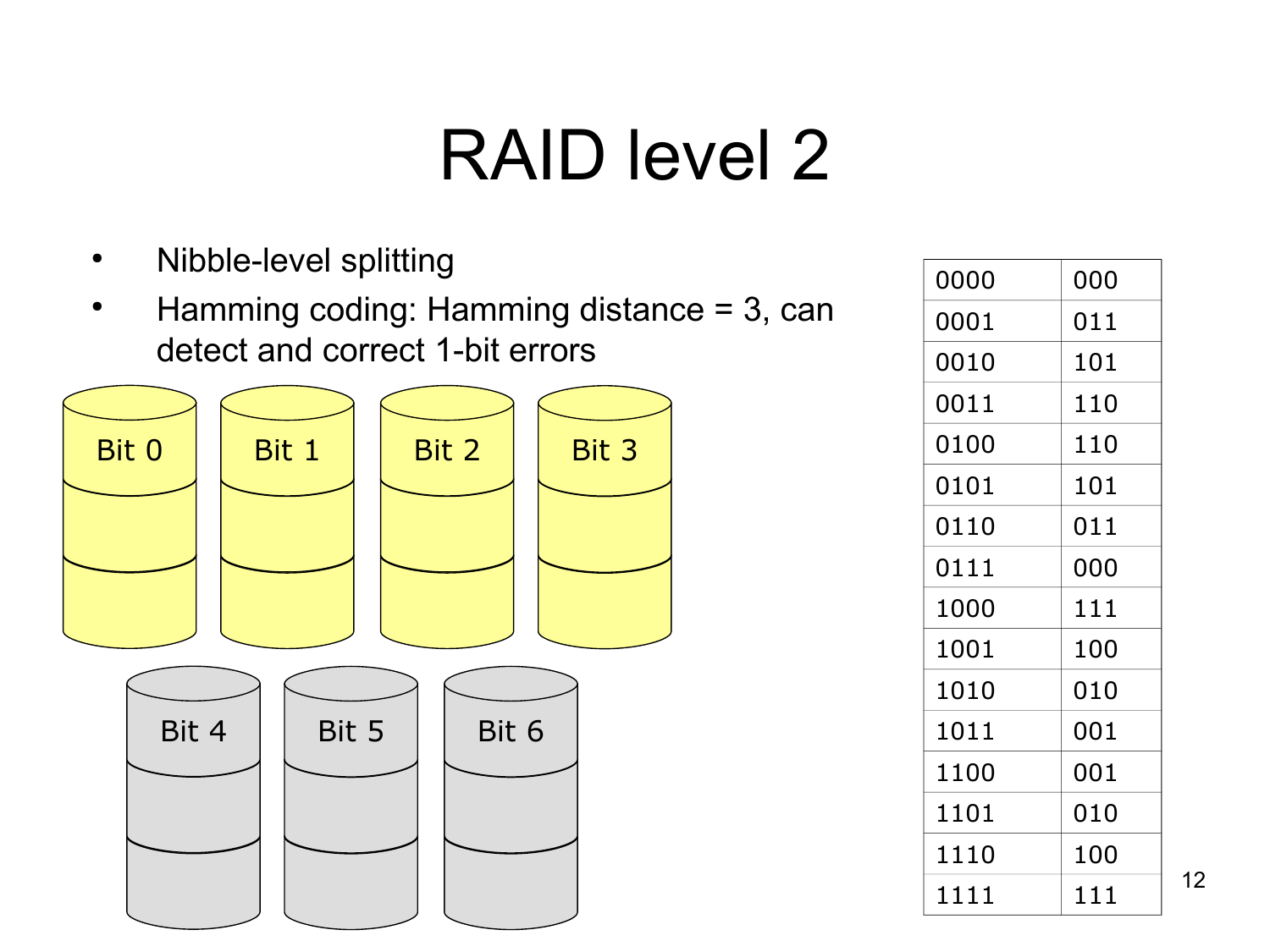- Nibble-level splitting
- Parity

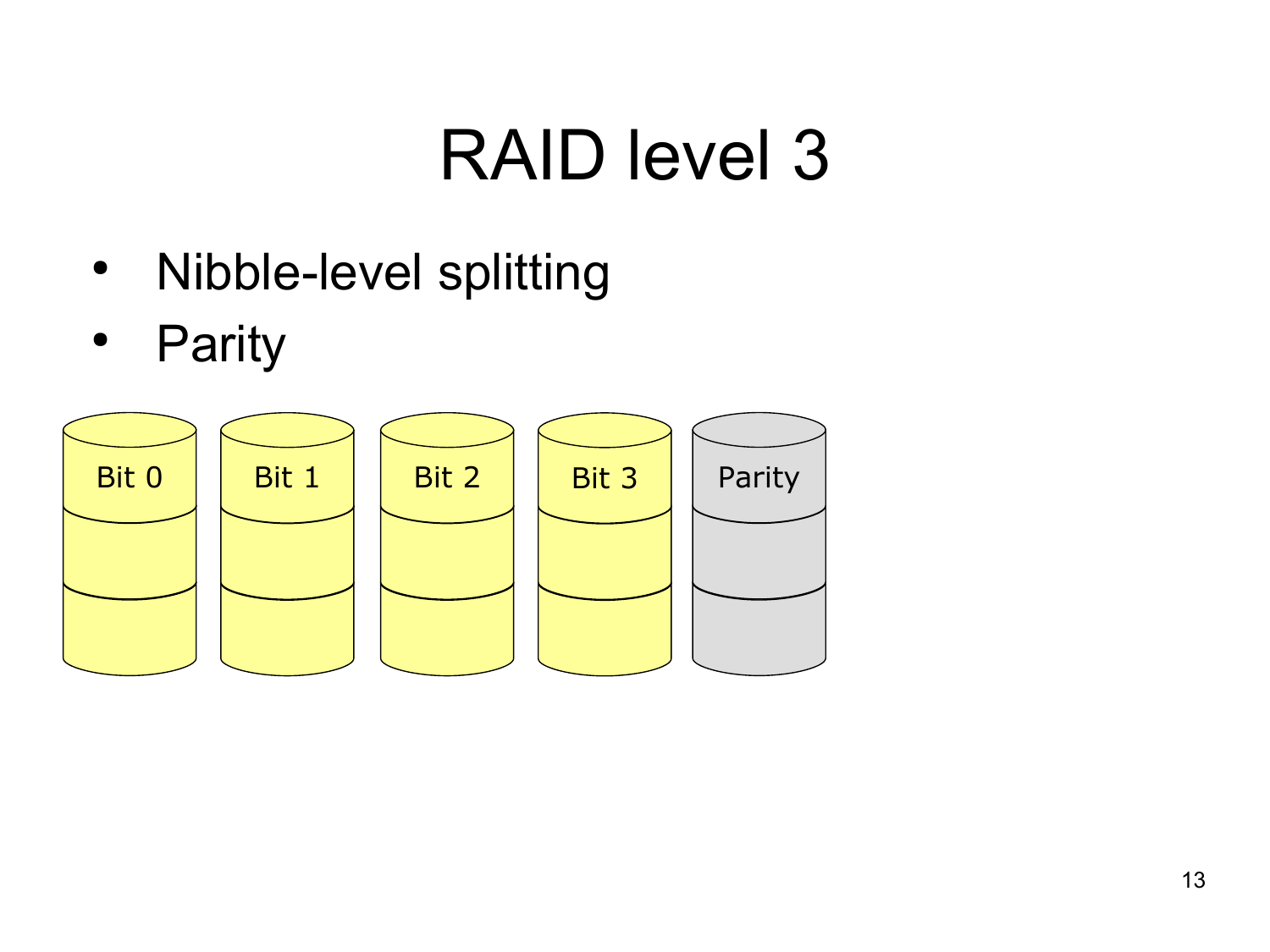- **Striping with parity**
- Parity disk is a bottleneck!

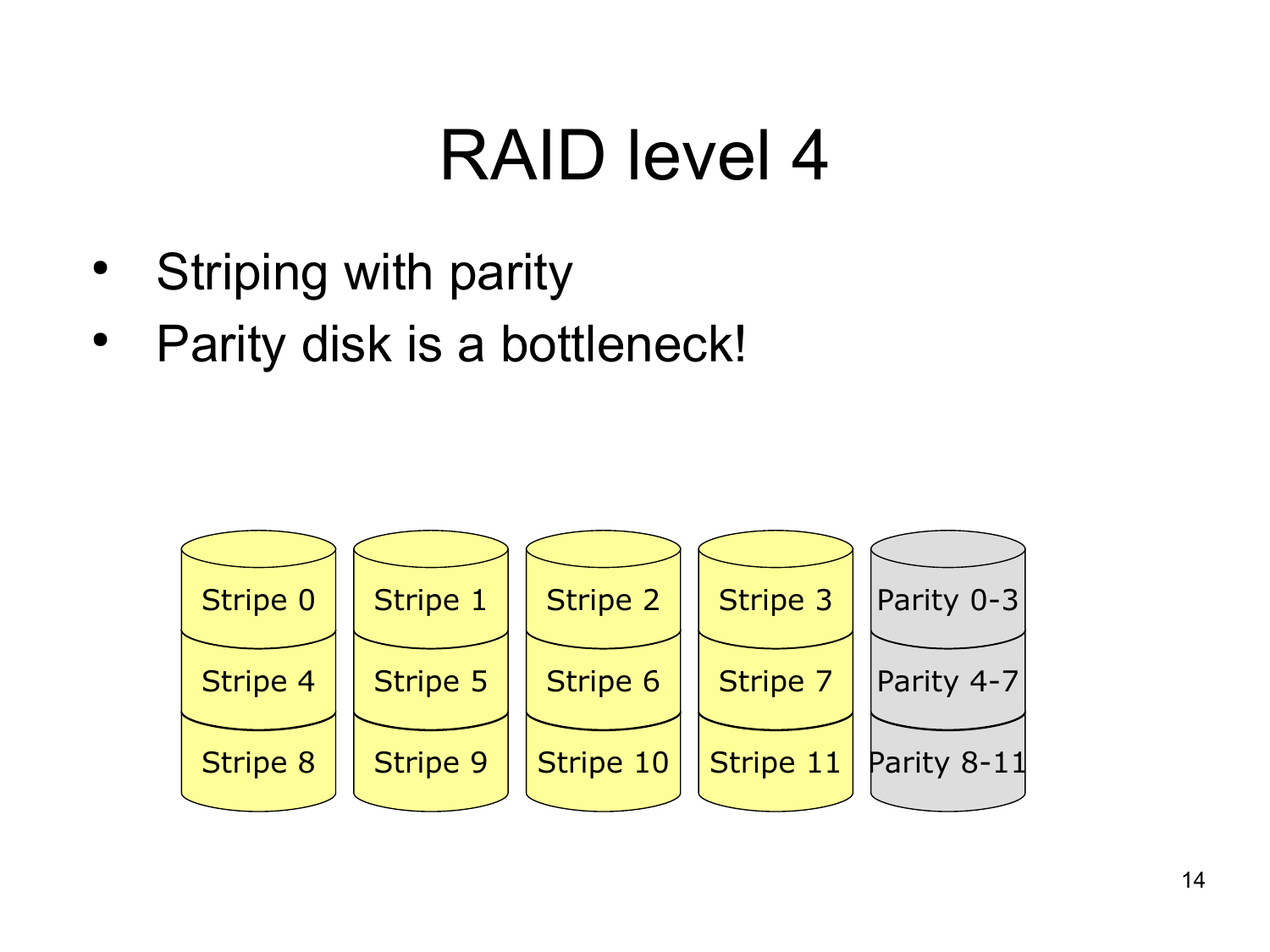• No bottleneck!

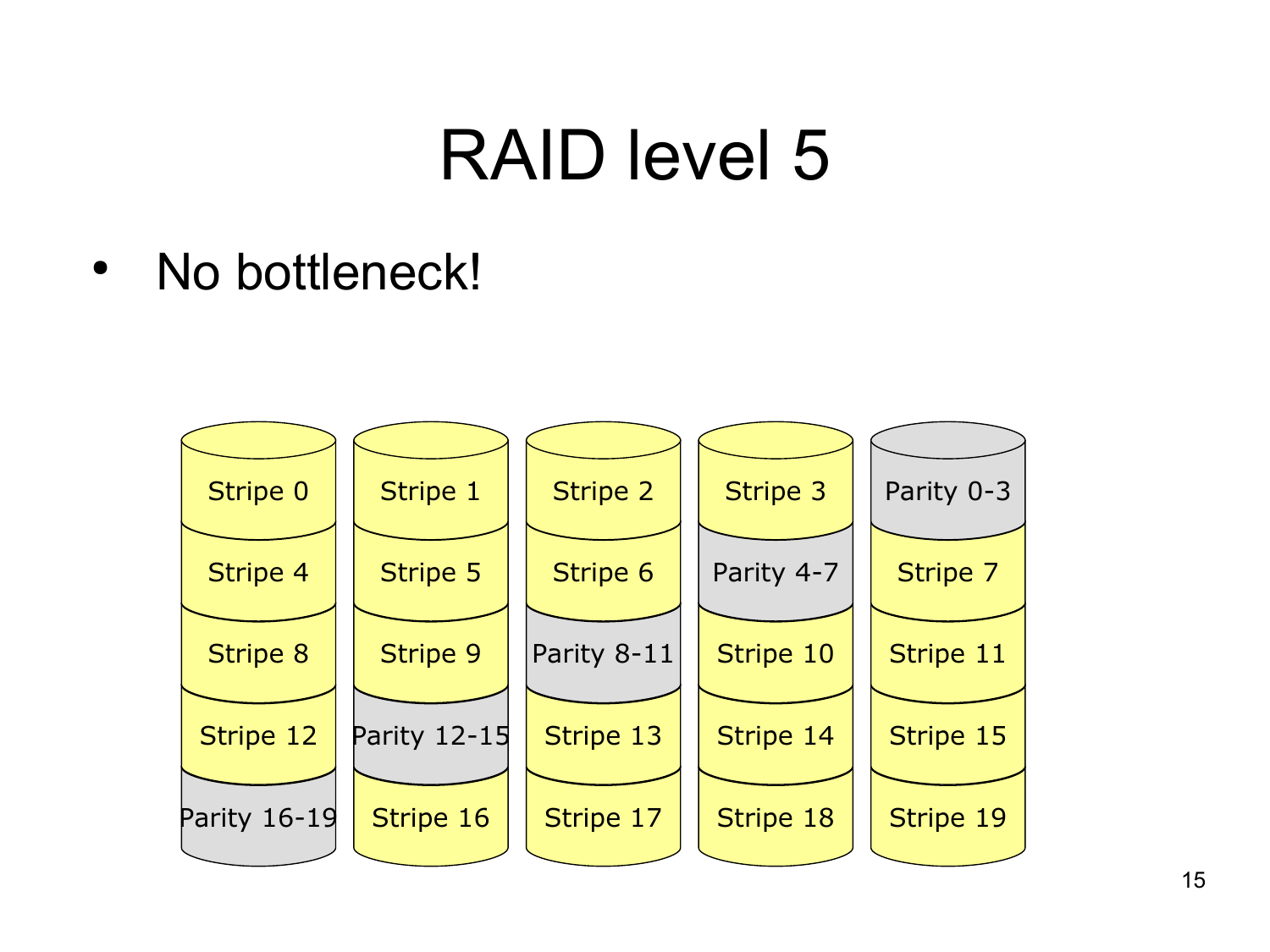#### RAID Levels, Compared

- $\bullet$  In practice: RAID-0, 1, 4, 5
	- and new levels: 6, 10
- Performance no reliability: RAID-0 (Striping)
- Random I/O performance and Reliability: RAID-1 (Mirroring)
- Sequential I/O and Maximize Capacity: RAID-5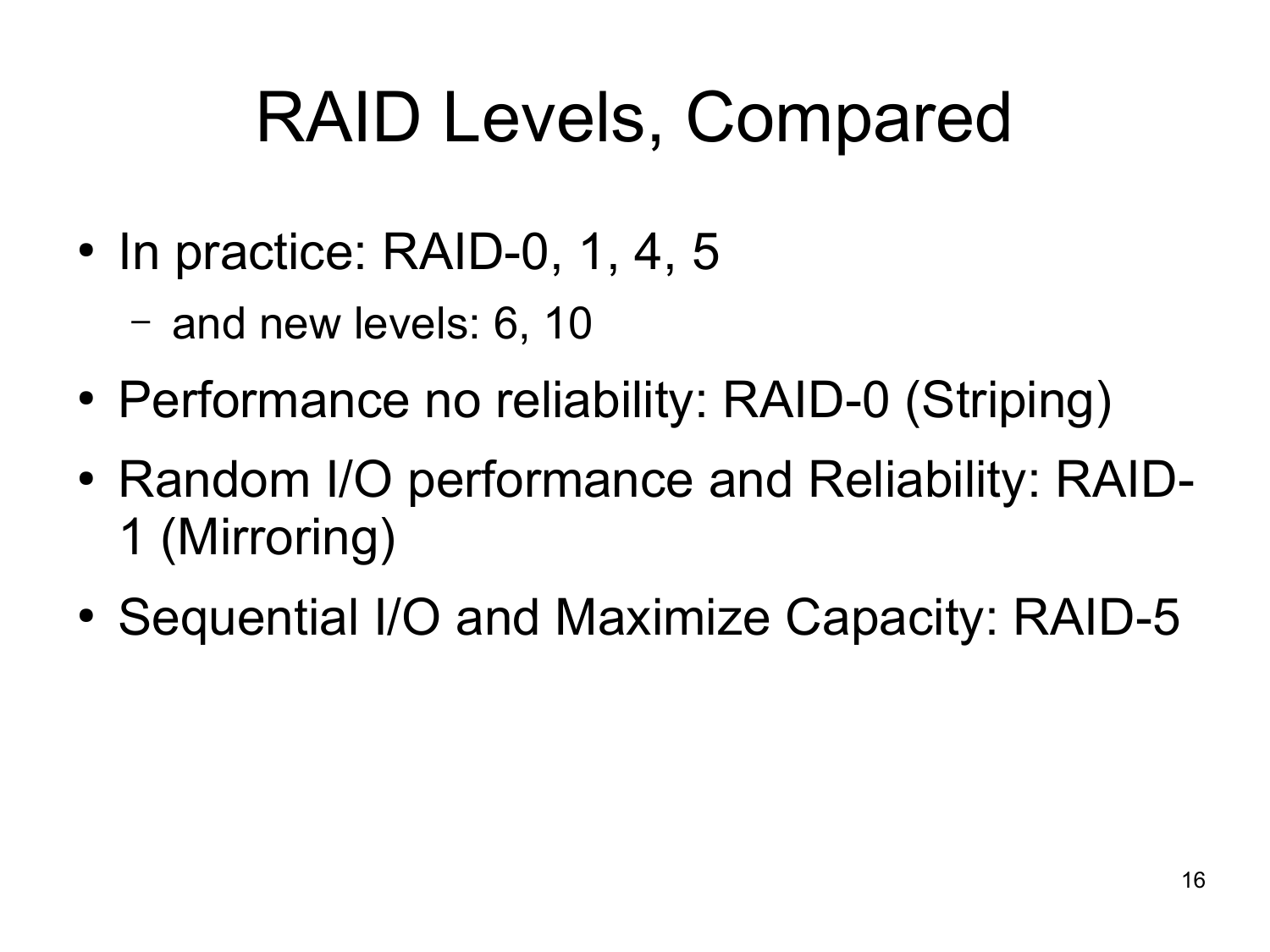## Disk Organization

- A disk needs to be structured, to be used
- Every partition and volume has a *file system* 
	- a set of structures for grouping and indexing data
		- files, directories, you know already...
- File systems also need indexing
	- on Wintel, MBR in sector 0
		- boot code, partition table, active partition, boots from it
- *Mount*: paste a file system on directory tree
	- so it can be seen as just a set of dirs in another fs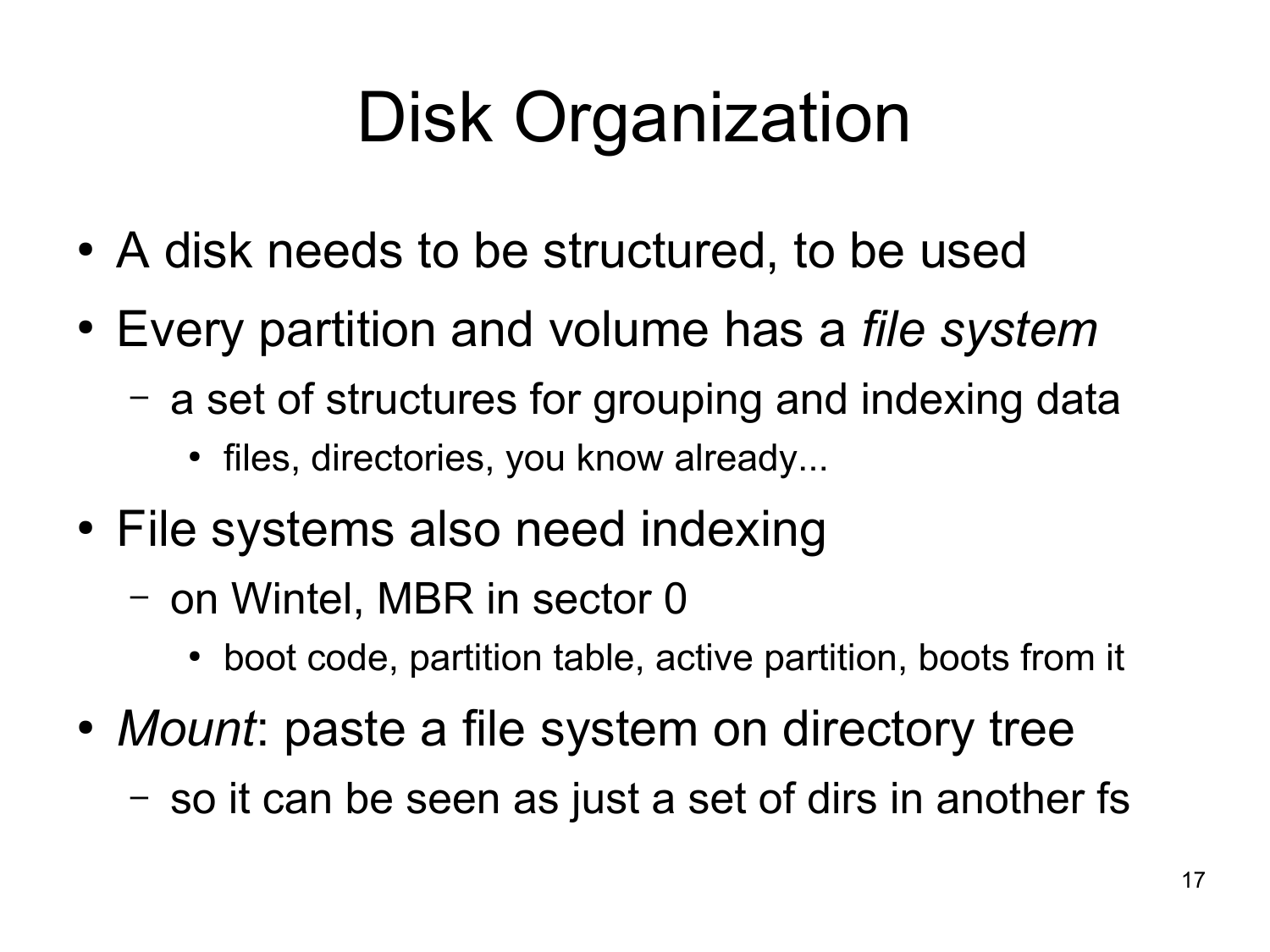## File System Blocks

- The unit of allocation in a file system can be a multiple of the disk sector
	- allows seeking only once
	- different blocks of the same file can be *anywhere*!
		- in practice, not that bad: *defragmentation*
- $\bullet$  Small block size = no wasted space
- Large block size = better transfer rate
- Choice depends on size distribution for files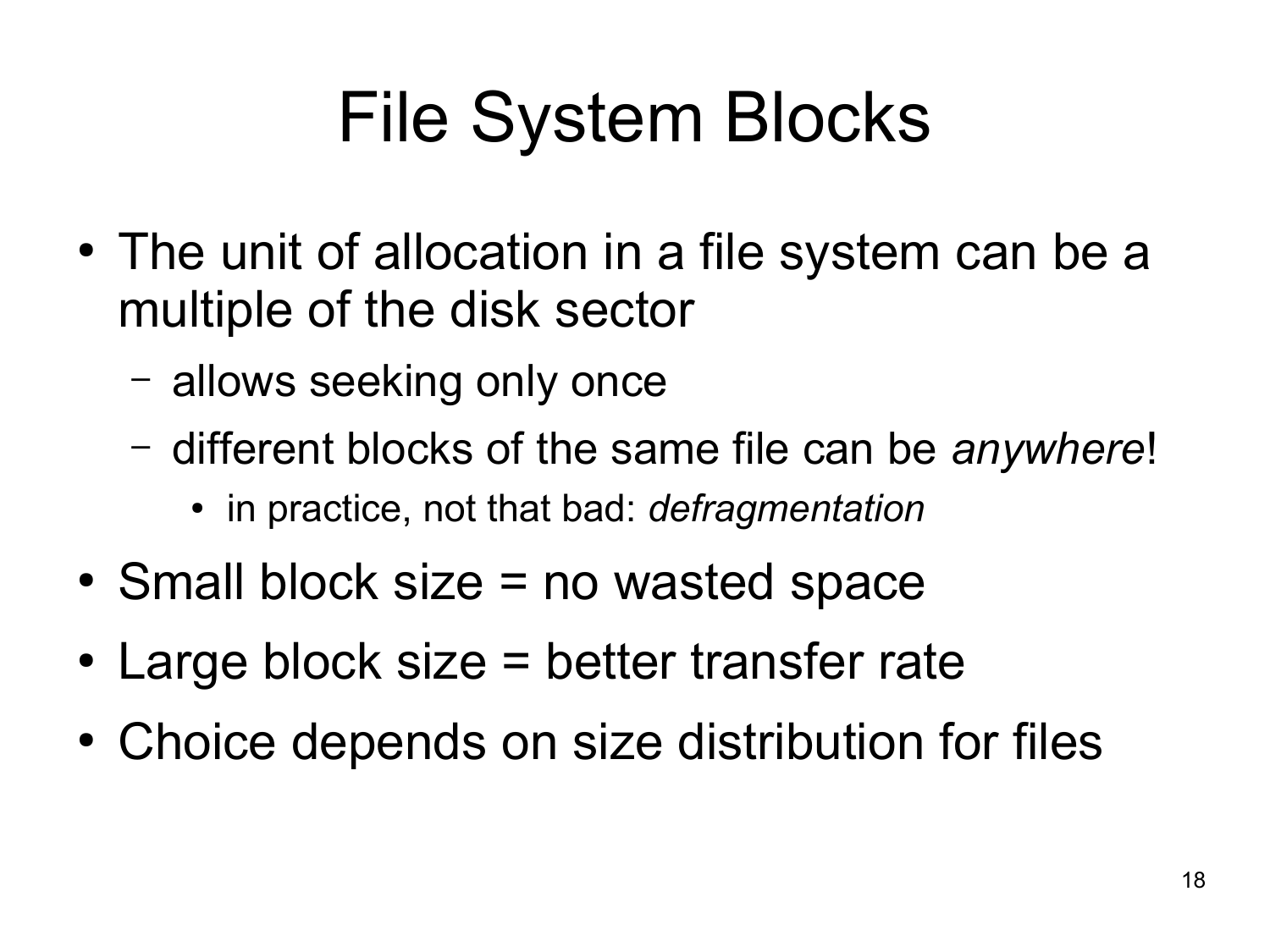#### Block Size Tradeoff (Full Fragmentation)

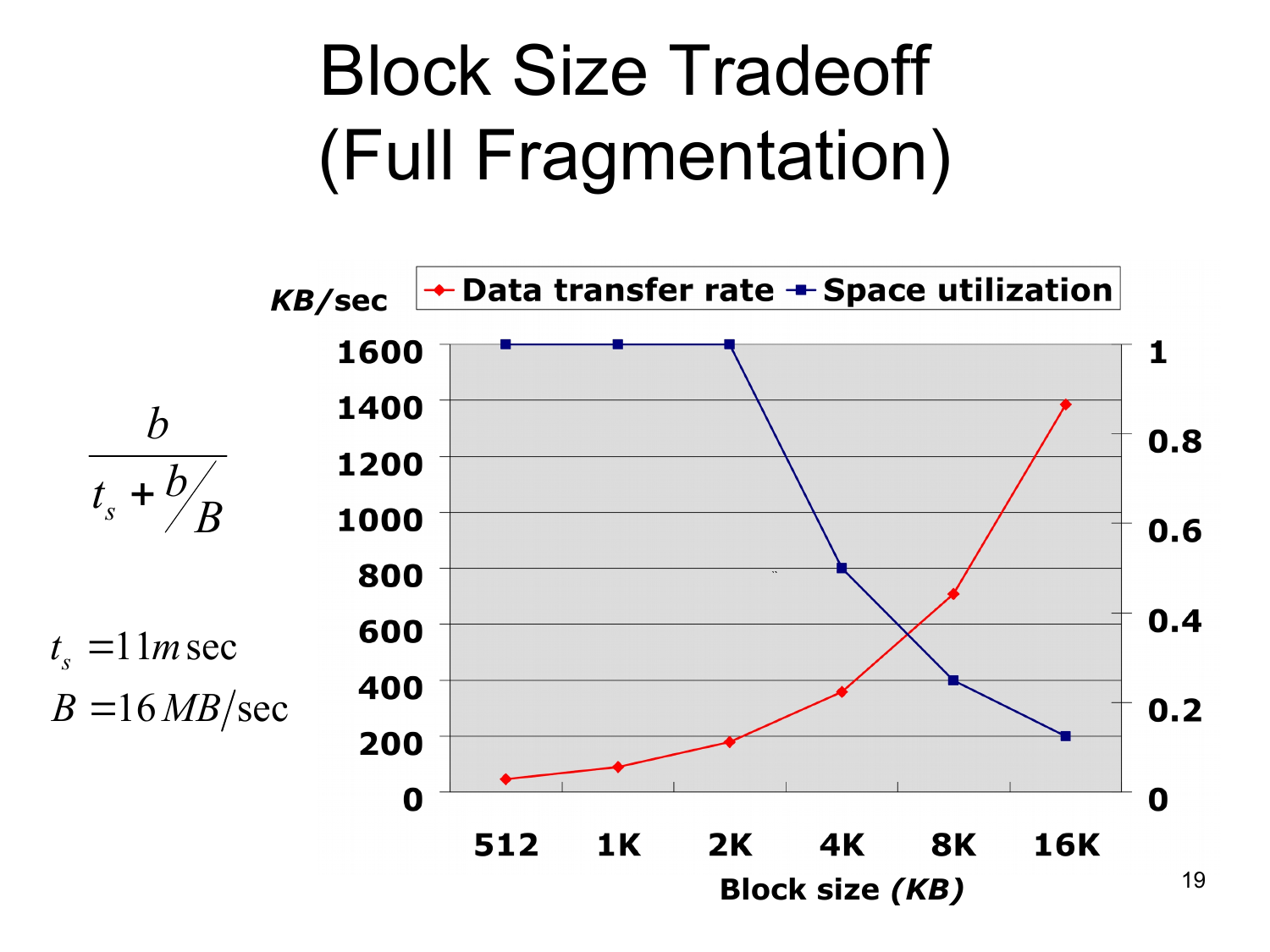## FS Management

- *Superblock*: the root information of a file system
	- initialize where to find first file/directory information
	- e.g., *inode table* (defined soon)
- Free space management: like a memory allocator
	- but very easy: all objects same size
	- bitmap is enough
		- typically also on disk
	- more info can avoid fragmentation
		- free-list: also more compact?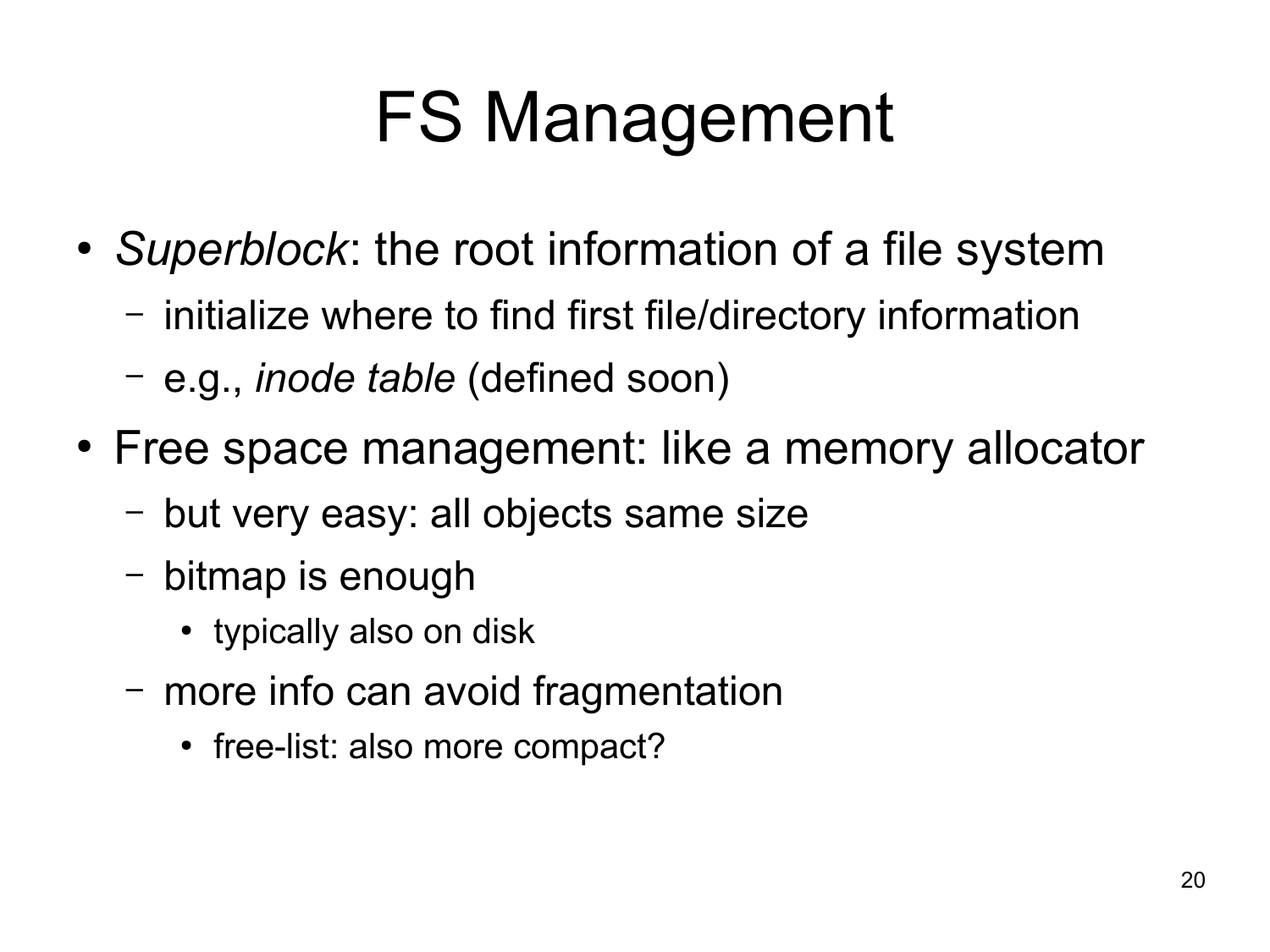## What's a File? What's a Directory?

- $\bullet$  File = data blocks + metadata
	- example metadata: size, type, mtime, ctime, time, owner, permissions, group, #links, version, lock, hidden, ...
- Directory  $=$  a file that maps names to other files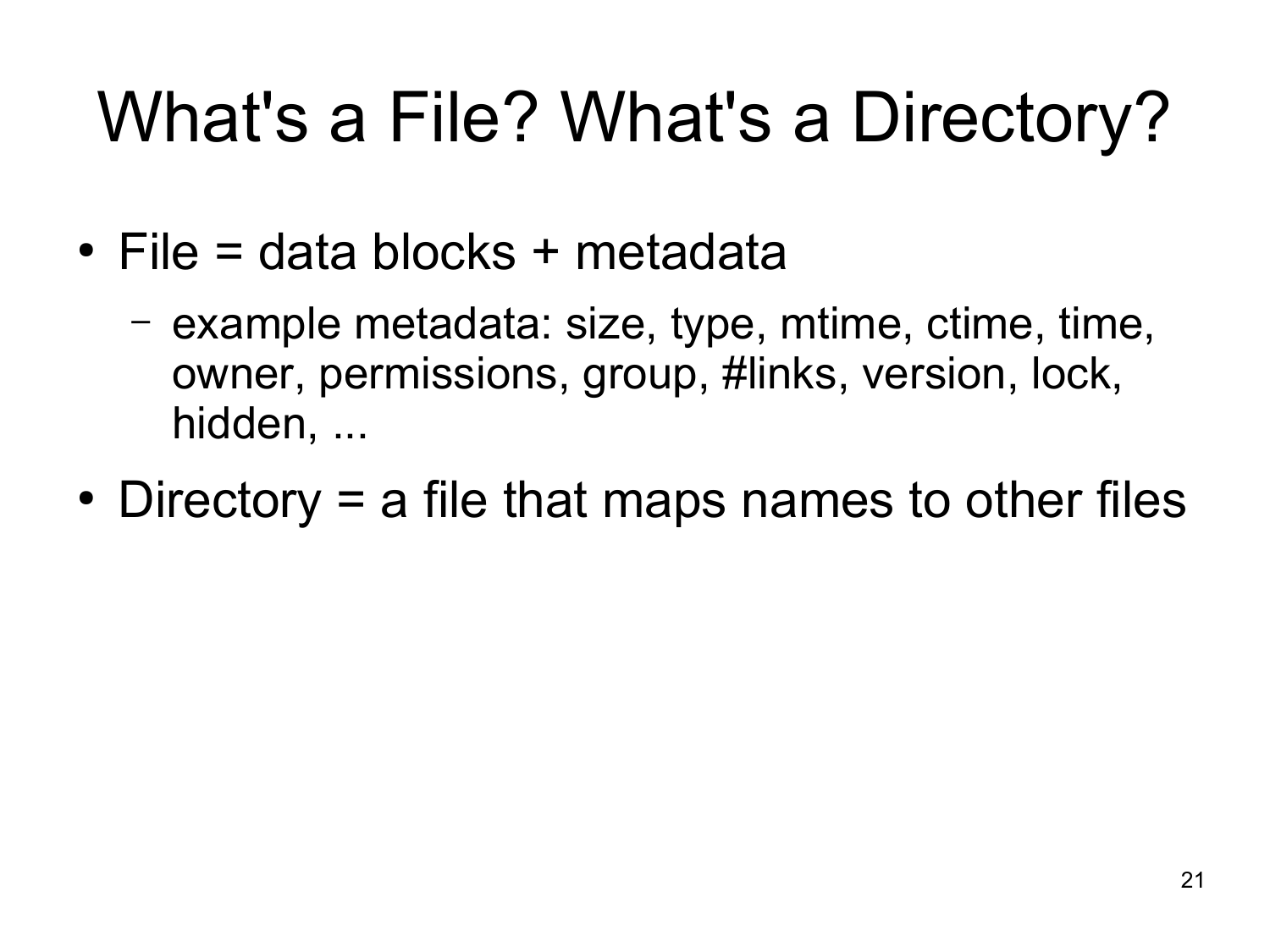#### Example FS: FAT

- **Explicit sequential list of data** blocks
- Metadata: in directories



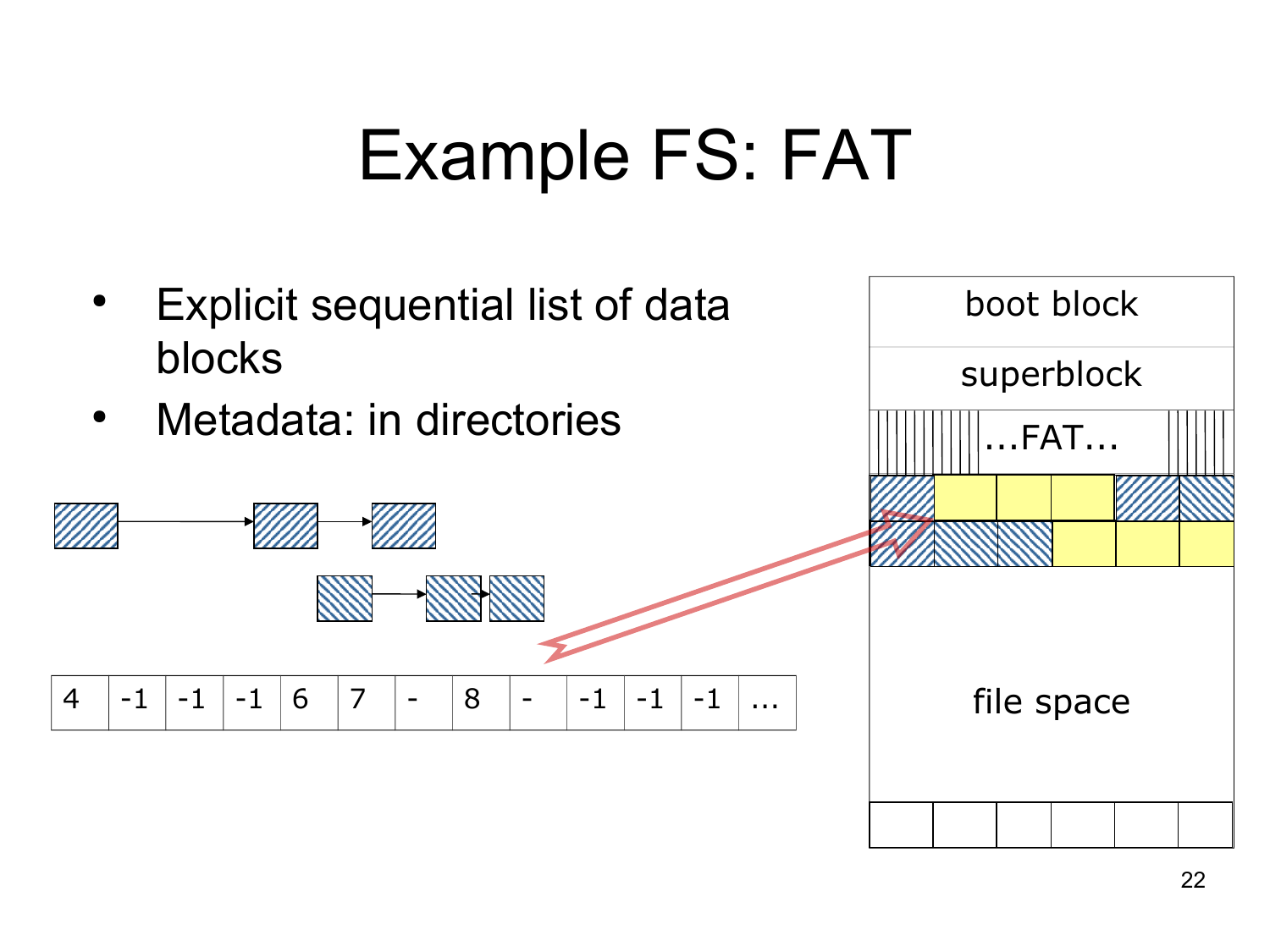## Unix File Systems' Concepts: i-node

- A unix file is identified by an i-node on the FS
	- hard links, unlink syscall ...
	- contains metadata
- i-nodes may be scattered
	- more later
- i-nodes point to some blocks directly and then contain one indirect pointer to another i-node
- free-list for managing free space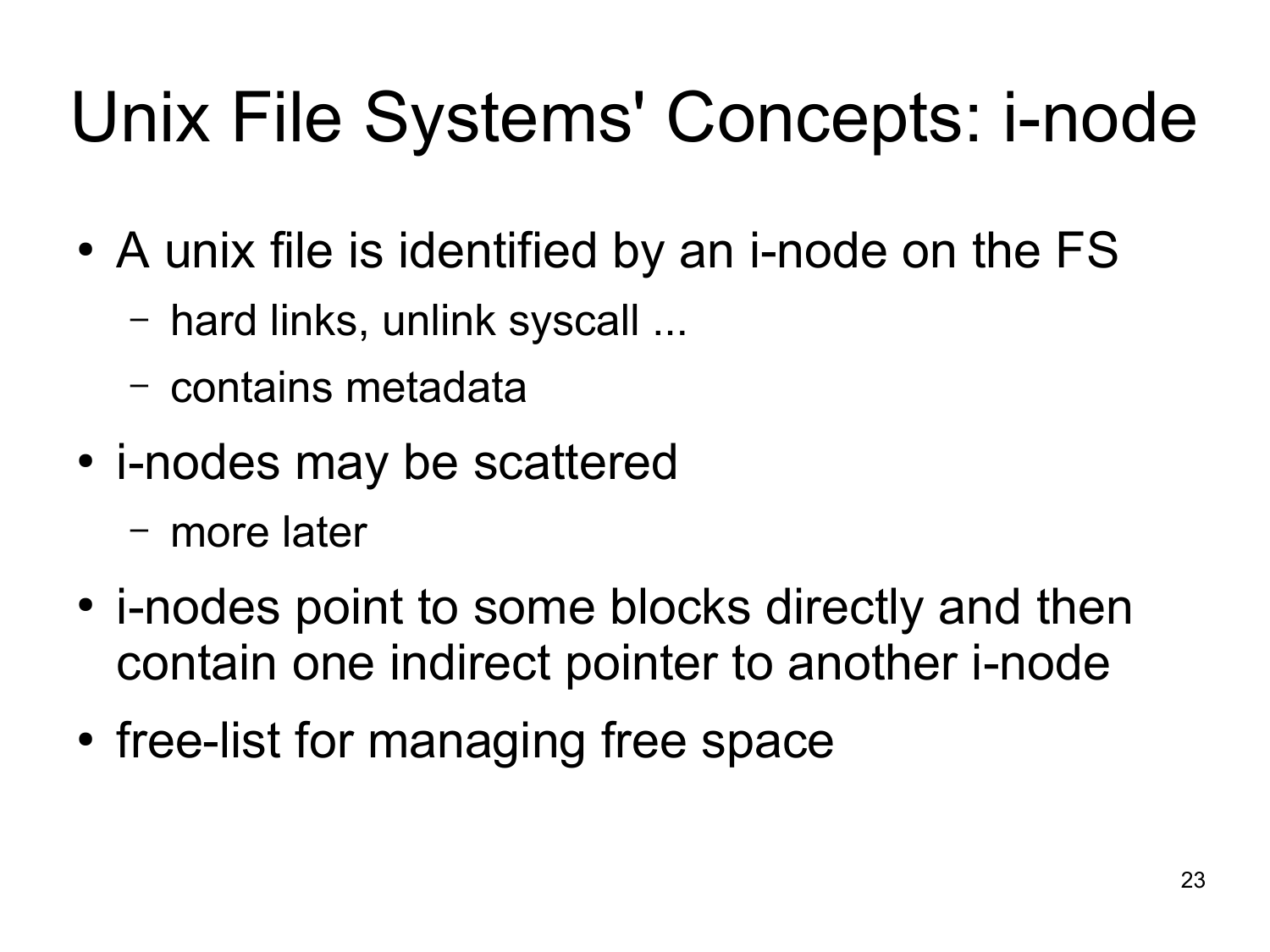#### A File with i-nodes

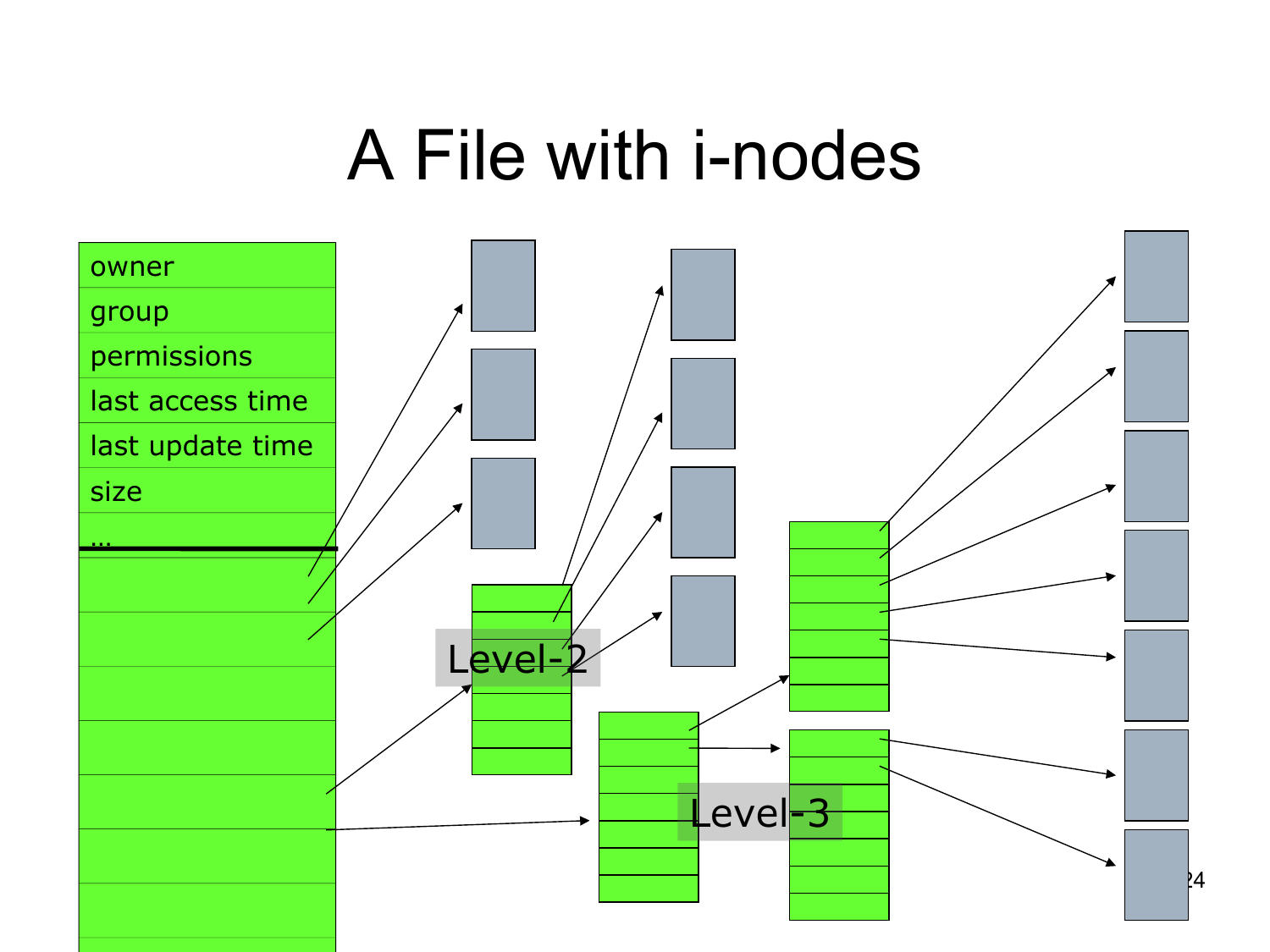## FS Issue: Metadata Integrity

- Data blocks and metadata have to agree
	- but they are updated separately
	- danger in a crash or bug
		- orphaned blocks, dually-linked blocks, inconsistent file size, etc.
	- much worse than just corrupting one file
	- can bring to consistent state at startup (fsck)
		- but don't know what we missed, or that the fix was correct
- Best solution: need atomicity of updates
	- atomicity = transactions!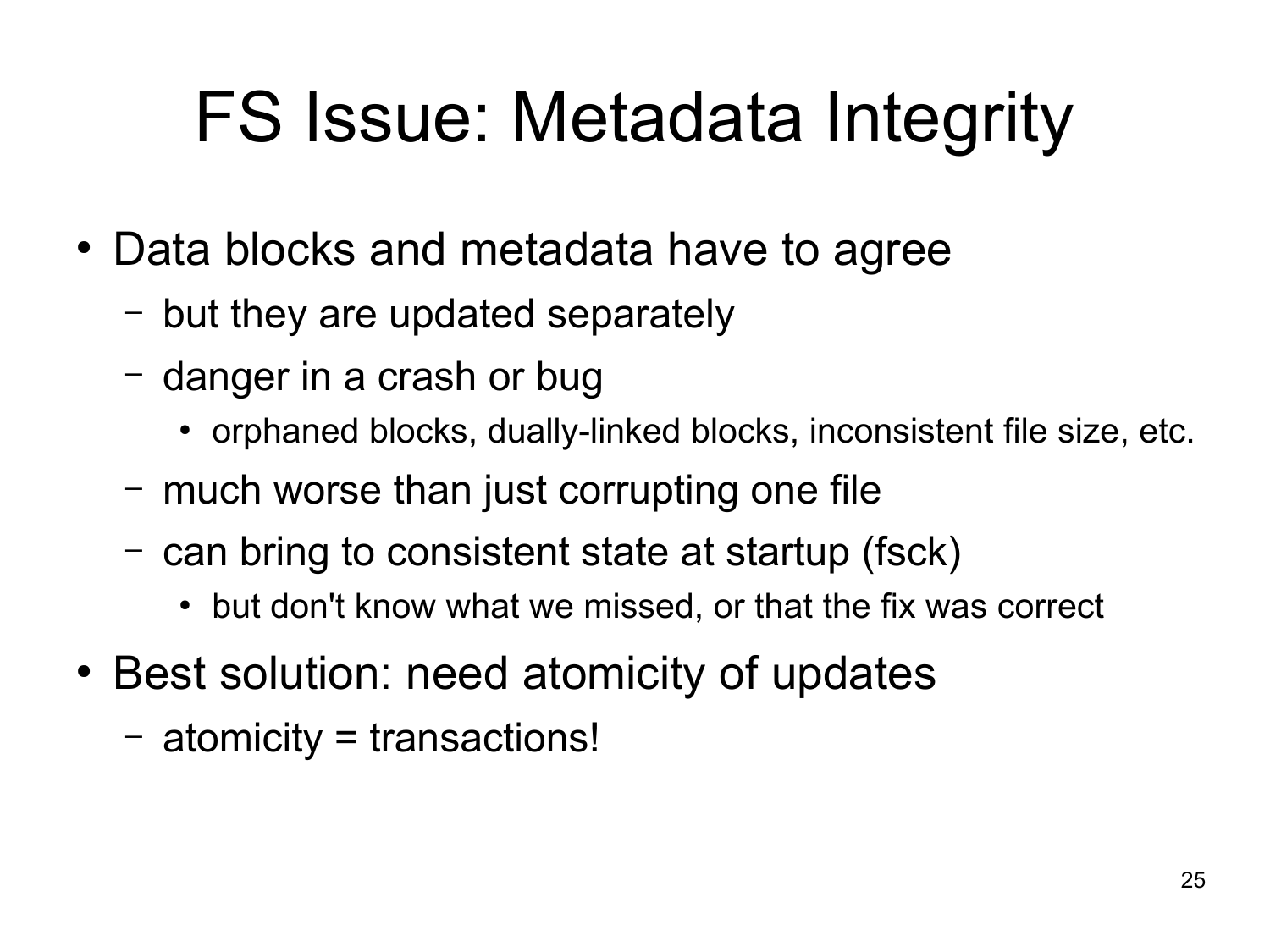## Journaling File Systems

- Register all metadata-changing actions in a *journal* – creation, linking, unlinking, changing size, ...
- Just a *redo log*, to ensure transactional atomicity
	- called a *write-ahead log* in FSs
- First write journal update to disk, *then* atomically commit it (write a block-sized end marker)
- Then perform FS actions
- Journal is a finite, circular data structure
	- truncated after FS updates are safely committed to disk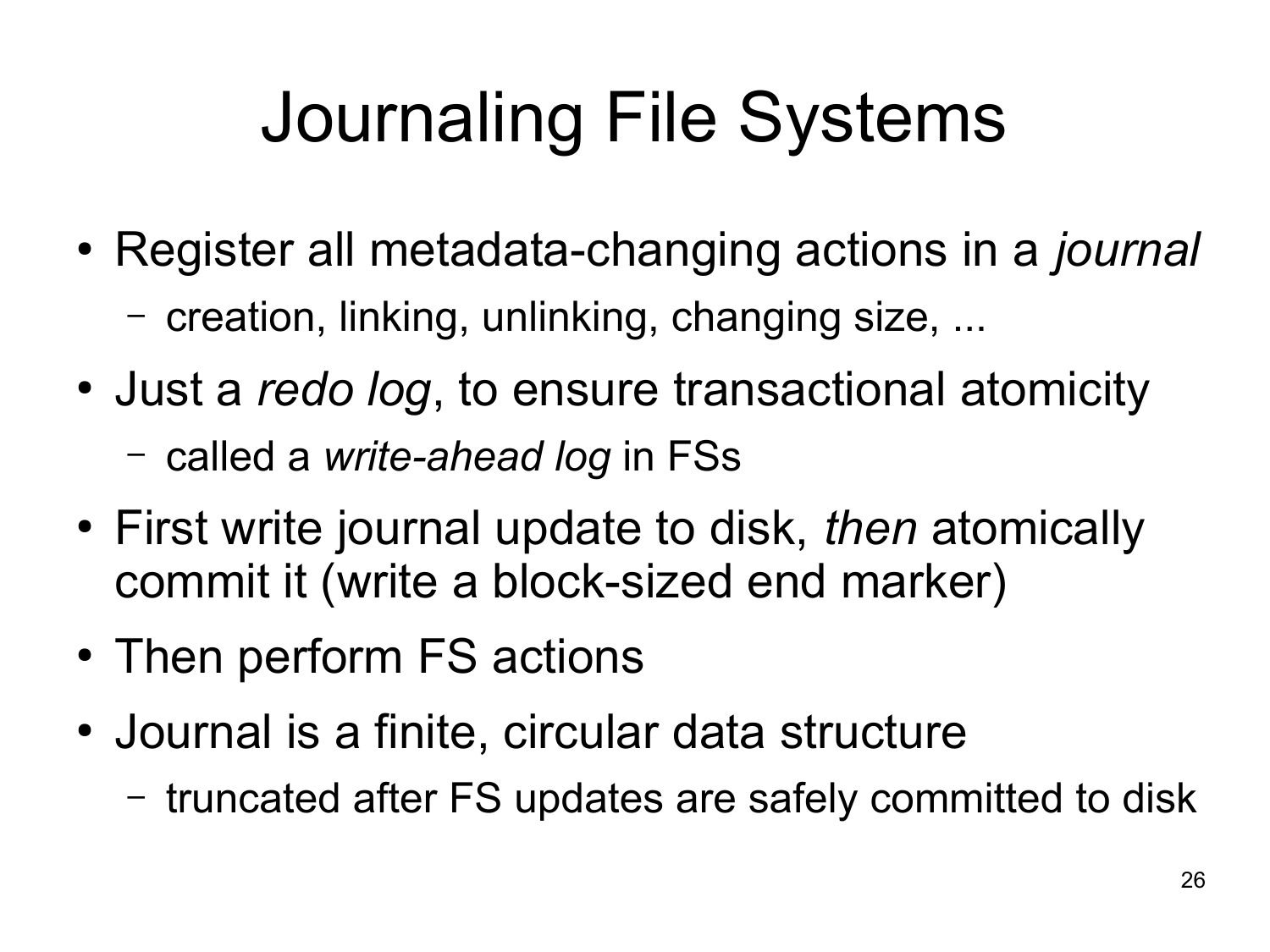## Journaling Correctness

- At a crash, we can be in one of 3 states
	- journal update not committed, file update not performed
		- ignore
	- journal update committed, file update not fully performed
		- redo
	- journal update committed, file update performed
		- ignore
- Correct in every case
- Based on *idempotent* actions
	- an excellent FS principle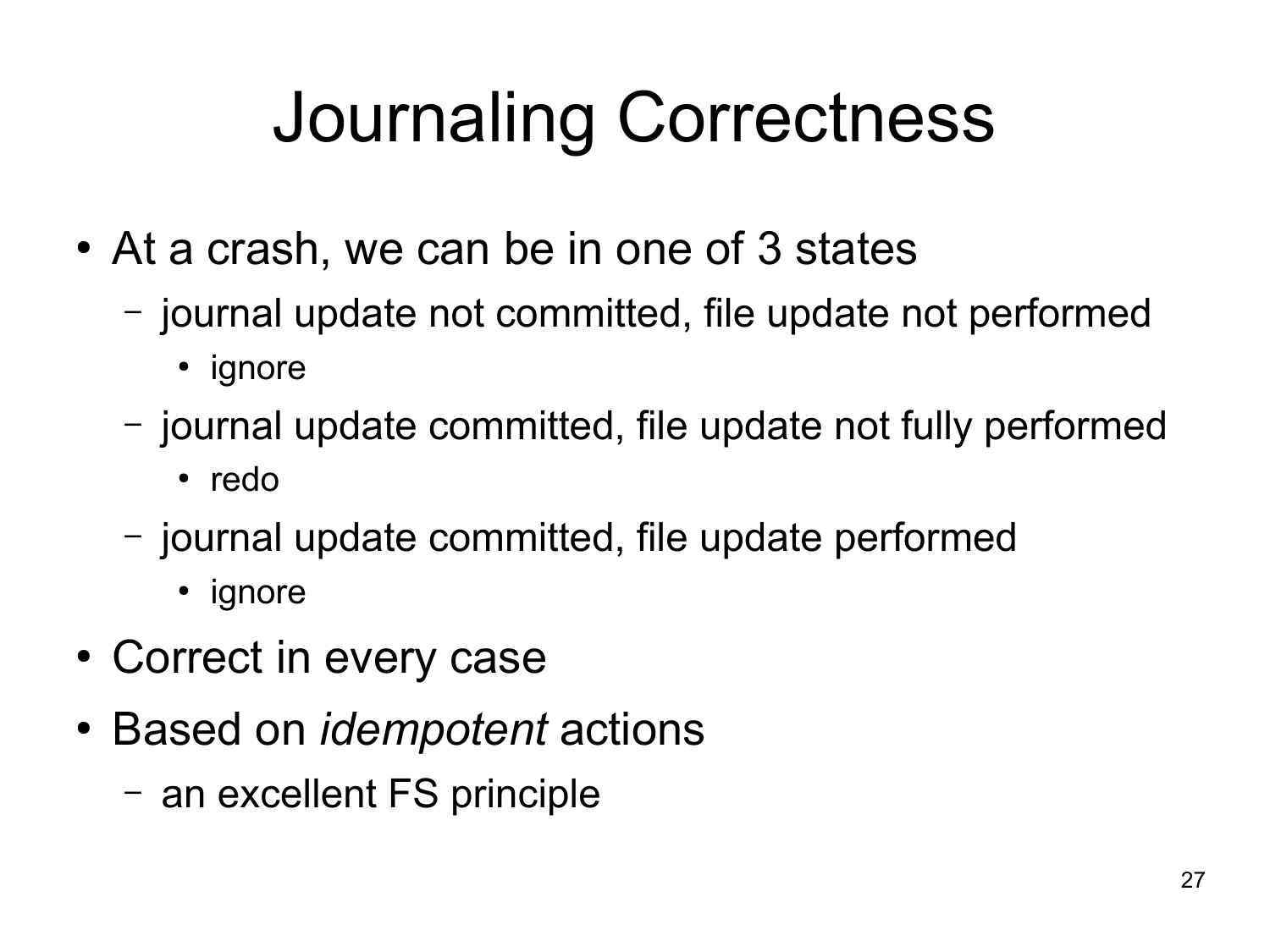## Journaling Overheads

- Typically full contents of data blocks written in journal
	- disk write bandwidth halved! (does anyone care?)
		- with an extra seek in there: large overhead for small files
	- though there is a lighter-weight version: *metadata journaling*
		- does not protect against wrong contents, only inconsistent metadata
- May need to update same metadata again and again
	- e.g., updates to same file data or directory
	- *batching* of log updates used for performance
		- updates are buffered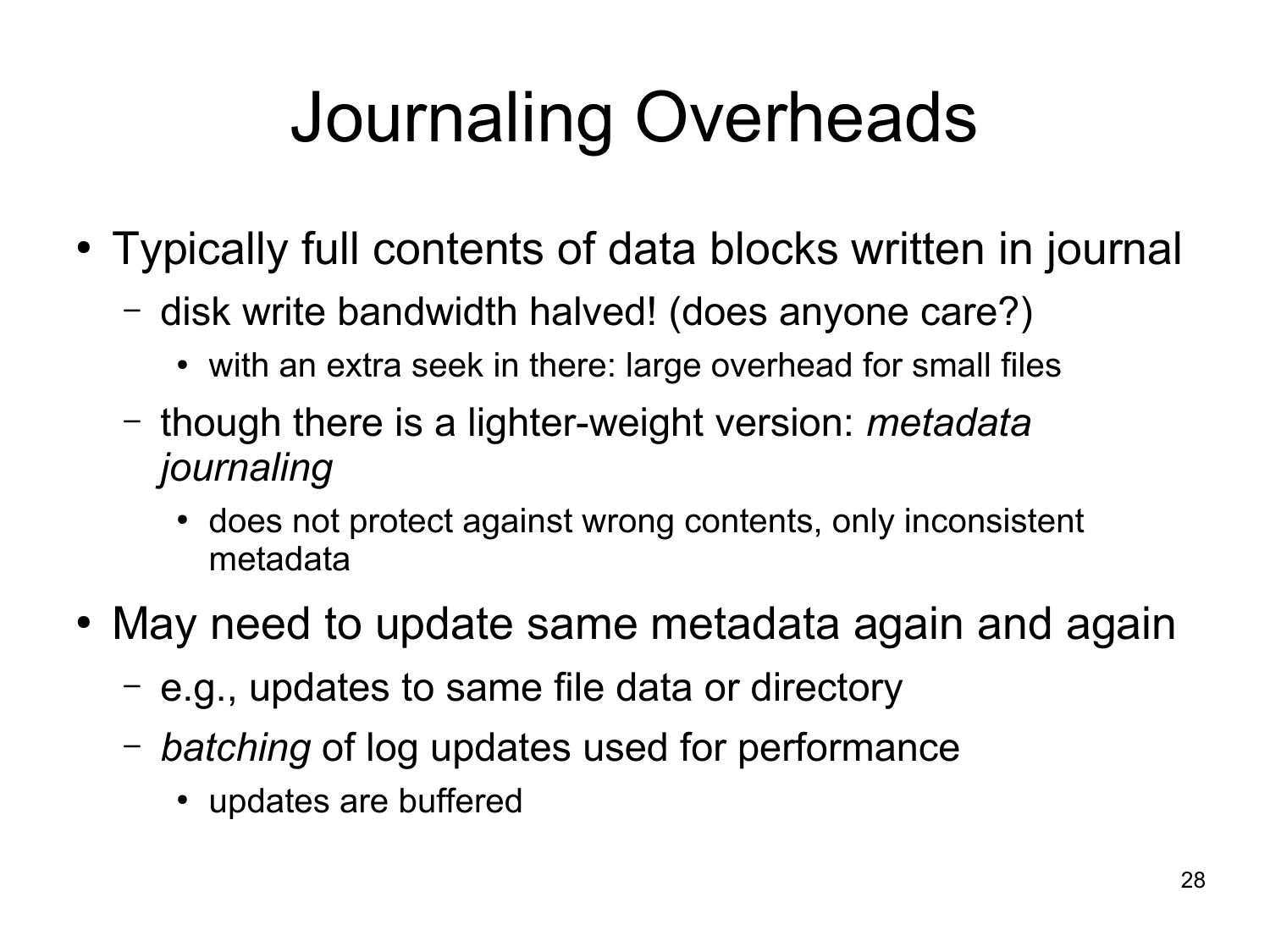# Log-Structured File Systems (LFS)

- Idea: exploit the great disk performance for sequential writes
	- make all file system updates be sequential writes
- Push batching further, solve the extra-seek problem for small files
	- batching not just for the journal
- Using buffering: updates written in large batches (*segments*)
	- both metadata (i-node) and data updates